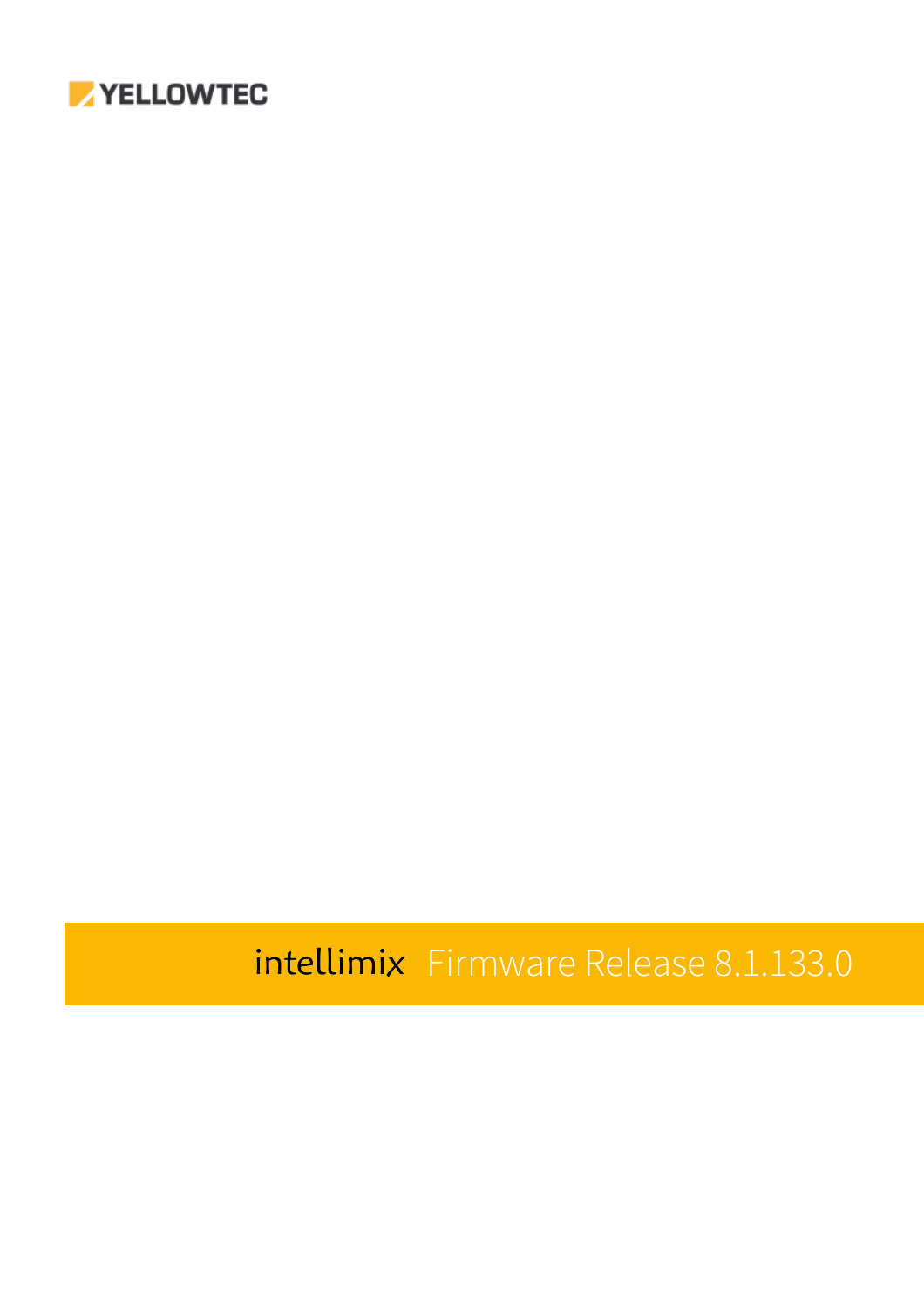

Download the current version of Intellimix firmware here: [www.yellowtec.com/intellimix/downloads](http://www.yellowtec.com/intellimix/downloads) Remark: Intellimix has to be restarted after the firmware update.

#### Modifications:

- "Easy Dial" adjustments of parameters for compressor und EQ
- Choose between 4, 8, 12 or 16 Quick Buttons
- Mixer- und Channel-Snapshots via Quick Buttons
- Volume Control selection HP / LSP per user
- CUE-Options: Mix or reset adjustable
- Channel Layer selection can be saved
- Channel Layer selection can be blocked
- Source-Alias name sorting: alphanumeric/ unsorted
- Control-Protocol "IMIX2plus"

#### Bug fixes:

- Multiple small adjustments

#### When Wizard Software Version 8.1.37 is installed!

(Download: [www.yellowtec.com/intellimix/downloads\)](http://www.yellowtec.com/intellimix/downloads)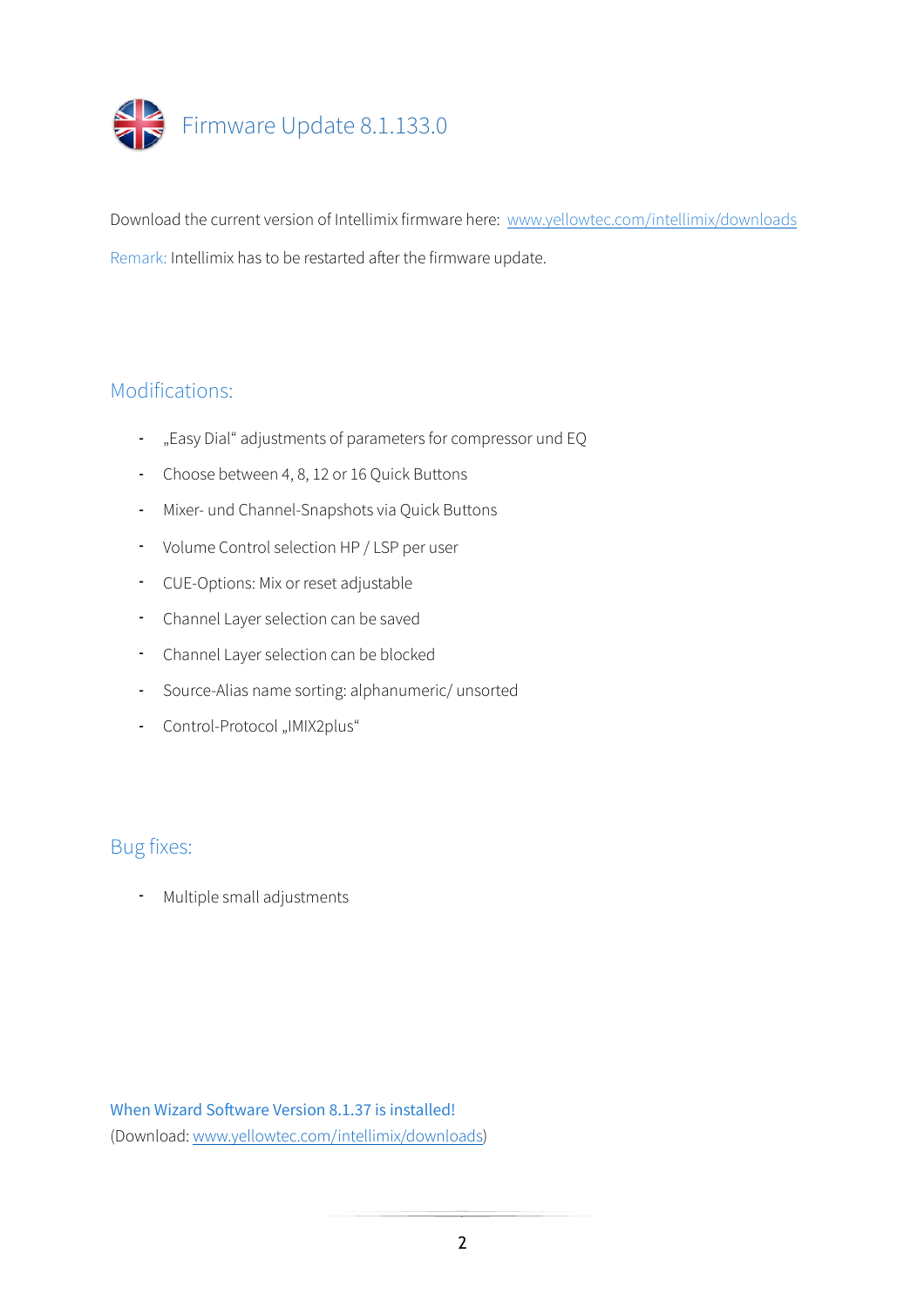

Lade die aktuelle Version der Intellimix Firmware hier: [www.yellowtec.de/intellimix/downloads](https://www.yellowtec.de/intellimix/downloads) Hinweis: Nach dem Firmware Update muss der Intellimix neugestartet werden.

## Änderungen:

- "Easy Dial" Parameter-Einstellung für Compressor und EQ
- Wahlweise 4, 8, 12 oder 16 Quick Buttons
- Mixer- und Channel-Snapshots per Quick Buttons
- Volume Controller Auswahl HP / LSP pro Nutzer
- CUE-Optionen: Mischend, rücksetzend einstellbar
- Channel Layer Auswahl speicherbar
- Channel Layer Auswahl blockierbar
- Quellen-Alias Namen Sortierung: alphanumerisch / unsortiert
- Control-Protokoll "IMIX2plus"

#### Bug Fixes:

- Viele kleine Optimierungen

#### Ab Konfiguration mit Wizard Software Version 8.1.37!

(Download: [https://www.yellowtec.de/intellimix/downloads\)](https://www.yellowtec.de/intellimix/downloads)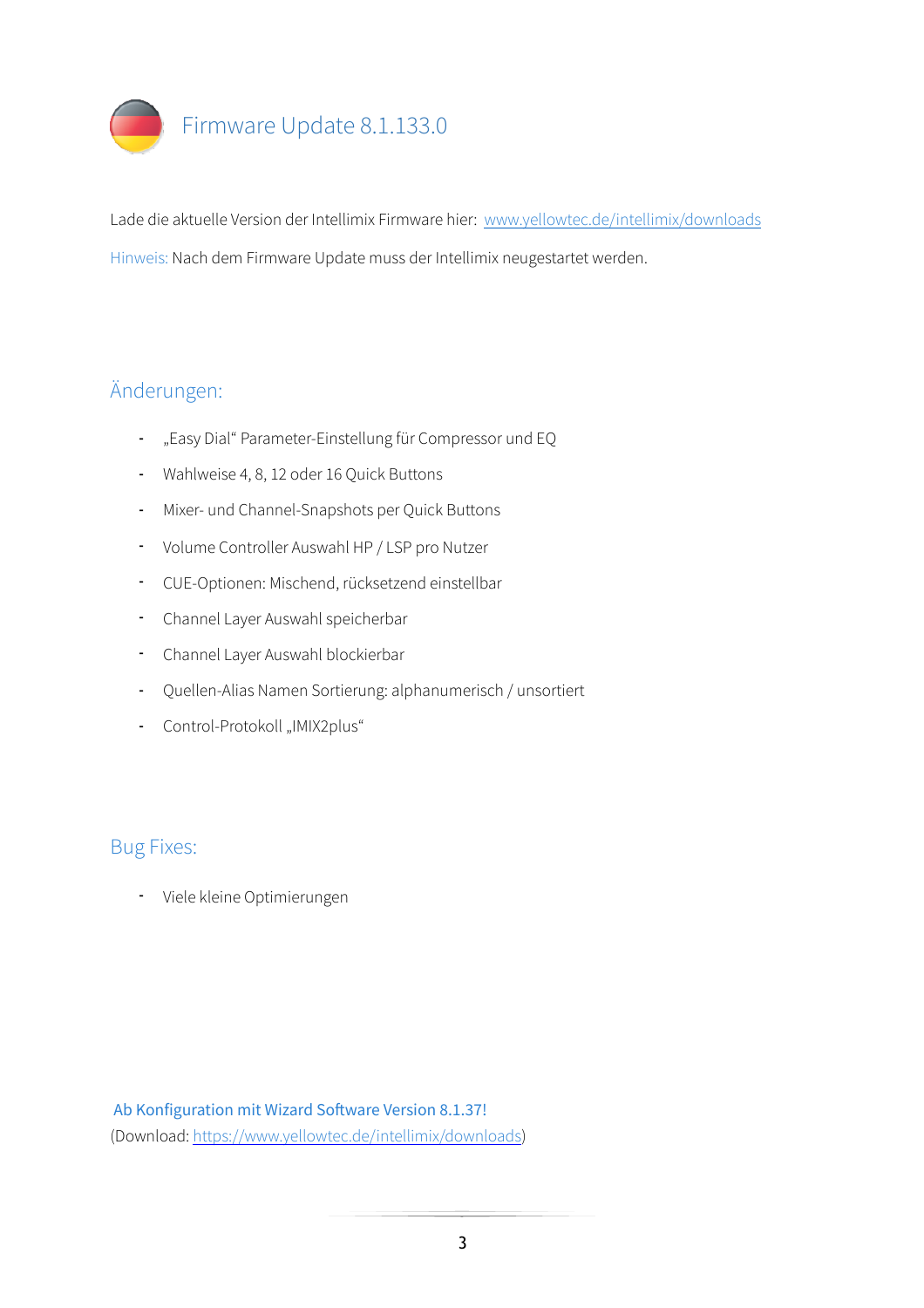

Download the current version of Intellimix firmware here: [www.yellowtec.com/intellimix/downloads](http://www.yellowtec.com/intellimix/downloads) Remark: Intellimix has to be restarted after the firmware update.

## Modifications:

- Expanded b-line control: dial /display numbers and make calls (via Yellowtec b-line Phone Hybrid)

### Bug fixes:

- Multiple small adjustments
- Intellimix Focus: Minimal firmware fix

When Wizard Sofware Version 8.1.35 is installed (Download: [www.yellowtec.com/intellimix/downloads\)](http://www.yellowtec.com/intellimix/downloads)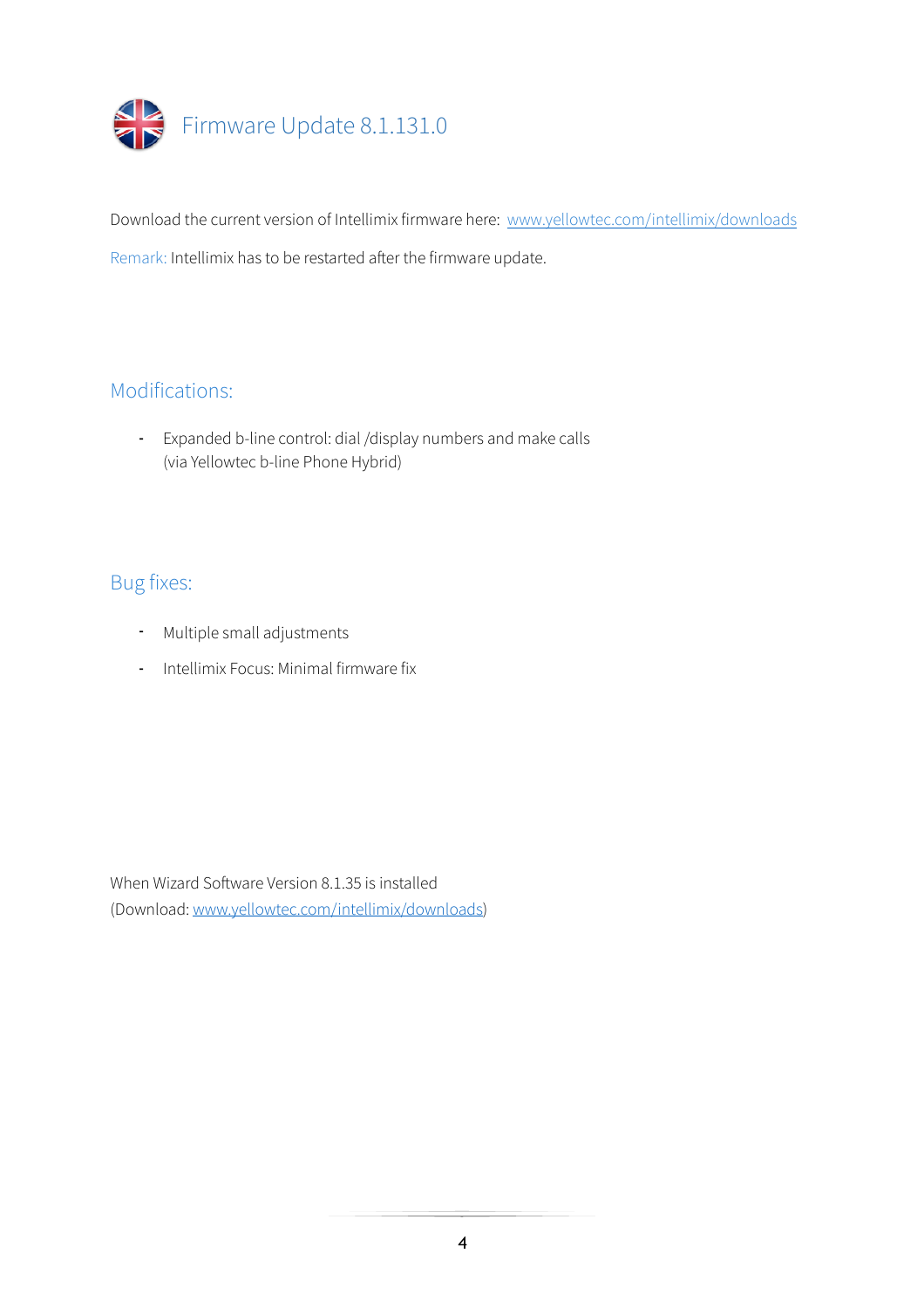

Lade die aktuelle Version der Intellimix Firmware hier: [www.yellowtec.de/intellimix/downloads](https://www.yellowtec.de/intellimix/downloads) Hinweis: Nach dem Firmware Update muss der Intellimix neugestartet werden.

## Änderungen:

- B-line Control erweitert: Rufnummern-Eingabe / Anzeige und Ruf wählen (über ein Yellowtec b-line)

#### Bug Fixes:

- Viele kleine Optimierungen
- Intellimix Focus: Minimal Firmware Version Fix

Ab Konfiguration mit Wizard Sofware Version 8.1.35 (Download: [https://www.yellowtec.de/intellimix/downloads\)](https://www.yellowtec.de/intellimix/downloads)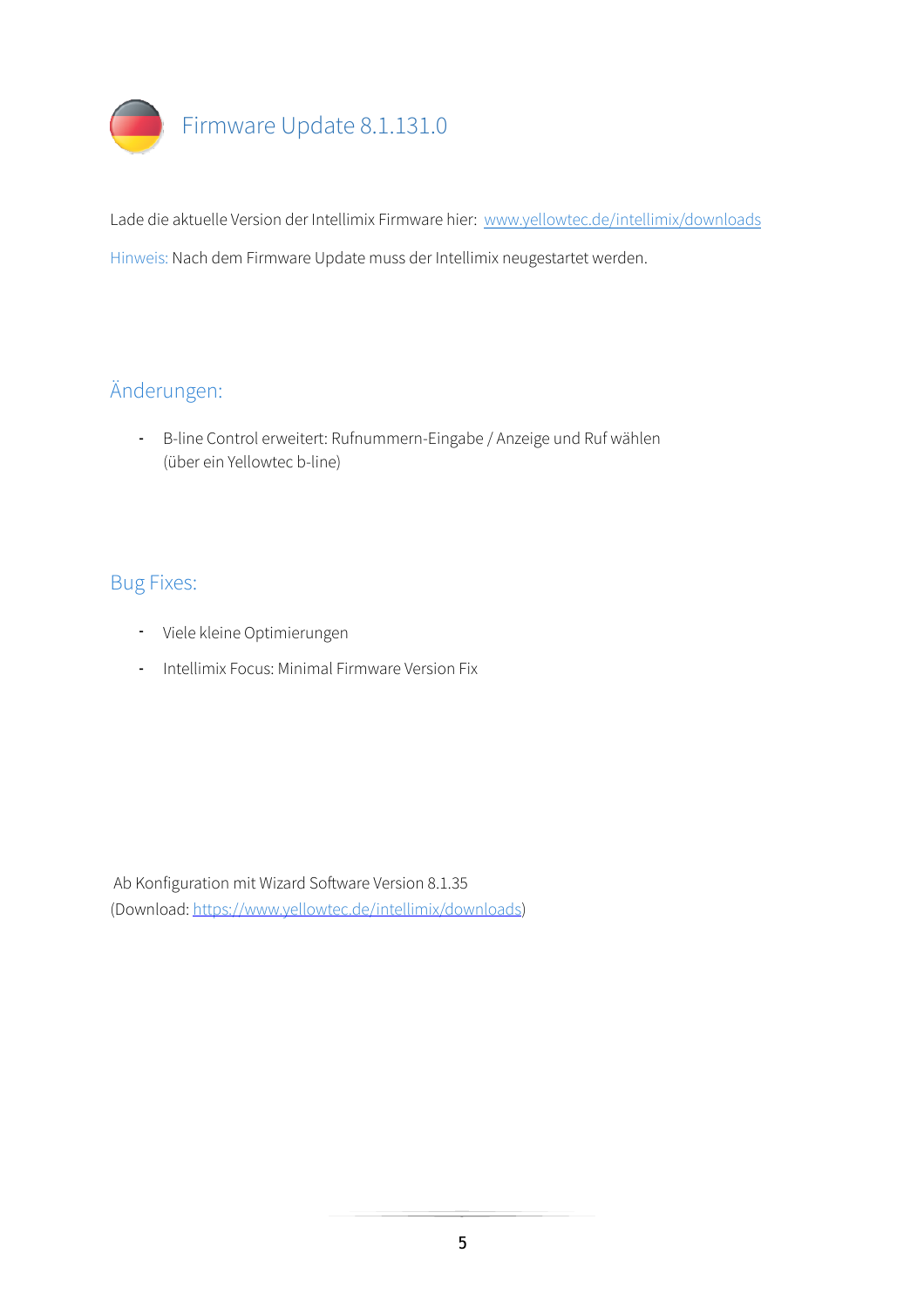

#### Modifications:

- Supports Intellimix Pro and Intellimix Focus units\*
- Curved level indicators
- "Quick Buttons" in the master display
- "Fader Link" grouping function\*\*
- "Easy Dial" parameter adjustment\*\*\*

#### Bug fixes:

- Multiple small adjustments

- \* When Wizard Sofware Version 8.1.33 or higher is installed (Download: [www.yellowtec.com/intellimix/downloads\)](http://www.yellowtec.com/intellimix/downloads)
- \*\* Not available for Intellimix Focus
- \*\*\* Only available for Intellimix Focus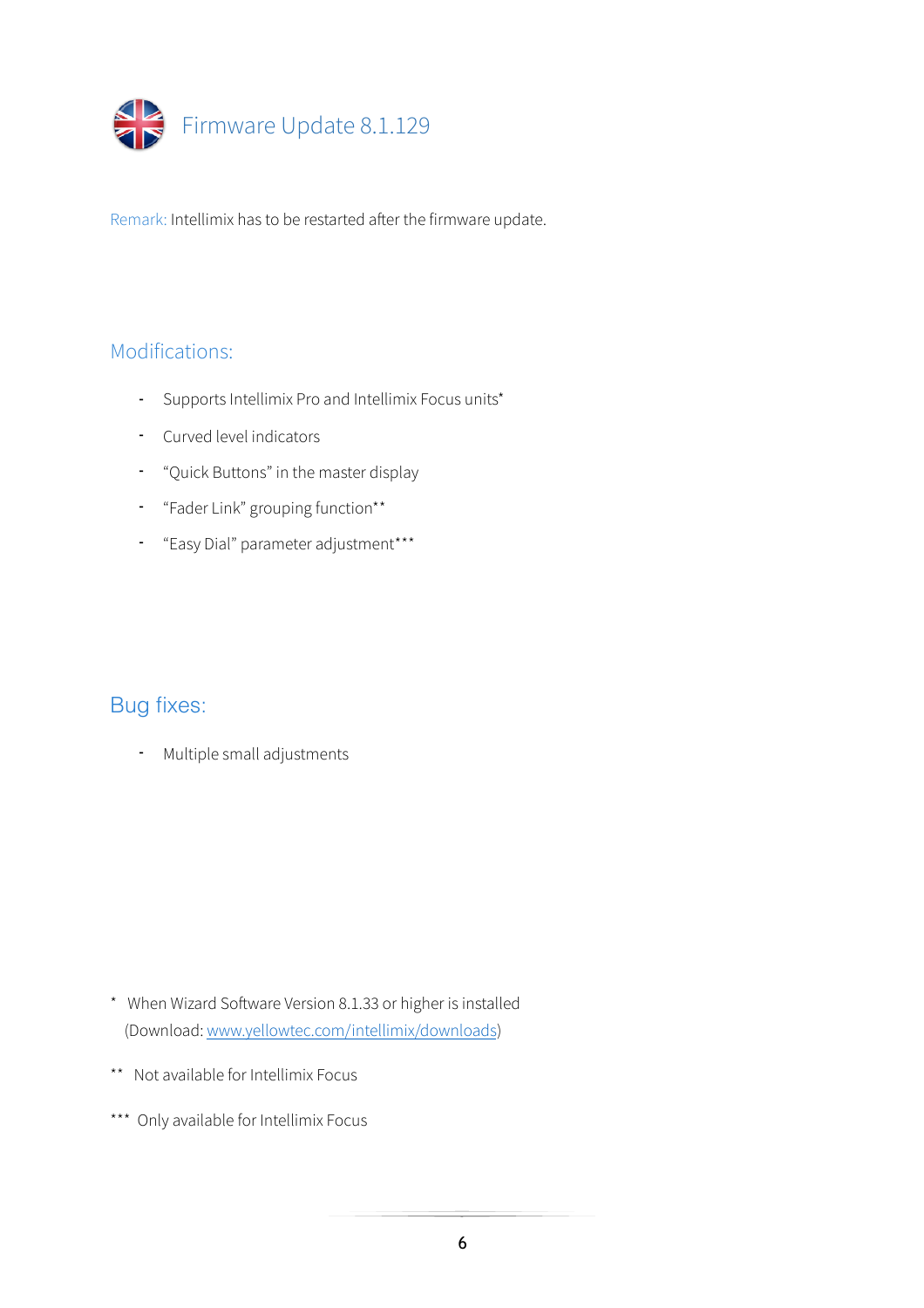

## Änderungen:

- Unterstützt Intellimix Pro und Intellimix Focus Geräte\*
- Pegel Indikatoren sind gewölbt
- "Quick Button View! im Master Display
- "Fader Link" Gruppenfunktion\*\*
- "Easy Dial" Parameter Einstellung\*\*\*

#### Bug Fixes:

- Viele kleine Optimierungen

- \* Ab Konfiguration mit Wizard Sofware Version 8.1.33 (Download: [www.yellowtec.de/intellimix/downloads](http://www.yellowtec.de/intellimix/downloads))
- \*\* nicht verfügbar beim Intellimix Focus
- \*\*\* nur beim Intellimix Focus verfügbar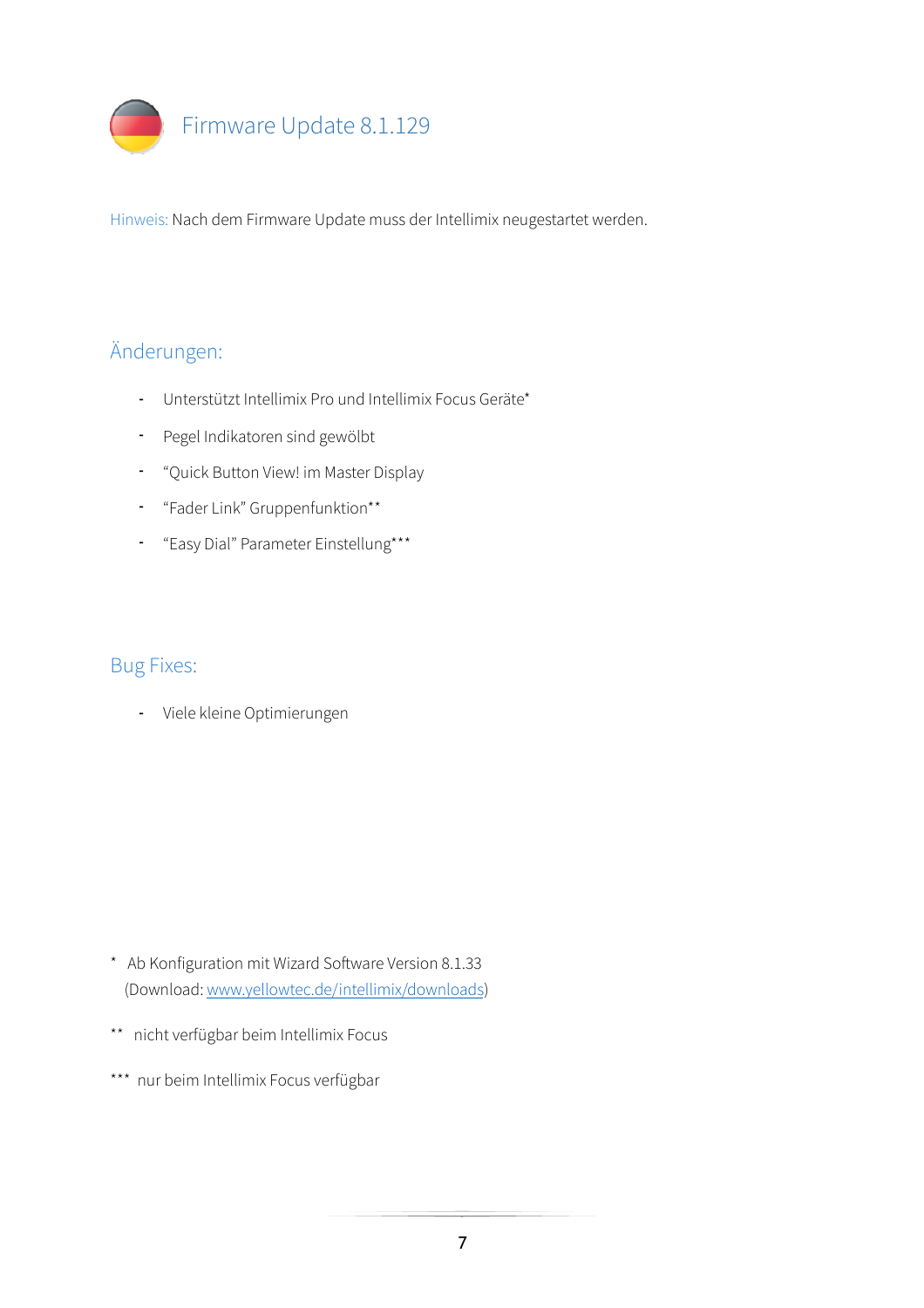

#### Modifications:

- New options to switch the channels' input sources, which are in use: Open the Main Menu Admin / Options  $\rightarrow$  Swap Inputs:  $\bullet$  Off  $\bullet$  Query  $\bullet$  Force
- Automatic fader lift to the latest set value: Open Main Menu Admin / Options  $\rightarrow$  Automatic Lift Value:
	- 0dB (Default bei vorherigen Firmwares)
	- **Last Position (Default)**
	- Force
- Custom Gain Control (CGC):

To adjust settings open the Main Menu Admin / Options  $\rightarrow$  Custom Gain Control:

■ Duration ■ Target ■ Speed ■ Threshold

Open the Channel Menu Input Parameter  $\rightarrow$  CGC

Tap once to start the measurement in the extend of the set duration (default: 20 sec.) and tap and hold the button for the desired measuring time. CGC sets Mic Gain and Digital Gain according to the set "Target"-value (default: 0dB).

- Addition options for fader modes: Open the Main Menu Admin / Fader:
	- **Offset Mode (default: ON)**
	- **ELED Bargraph (changed default: ON)**
	- **Show 0dB (new Default: ON)**
	- ON Start/Stop (new default: ON)
	- AUTO (default: ON, speed 342ms)
	- Ramp Up (Default: ON)

#### Bug fixes:

- Multiple small adjustments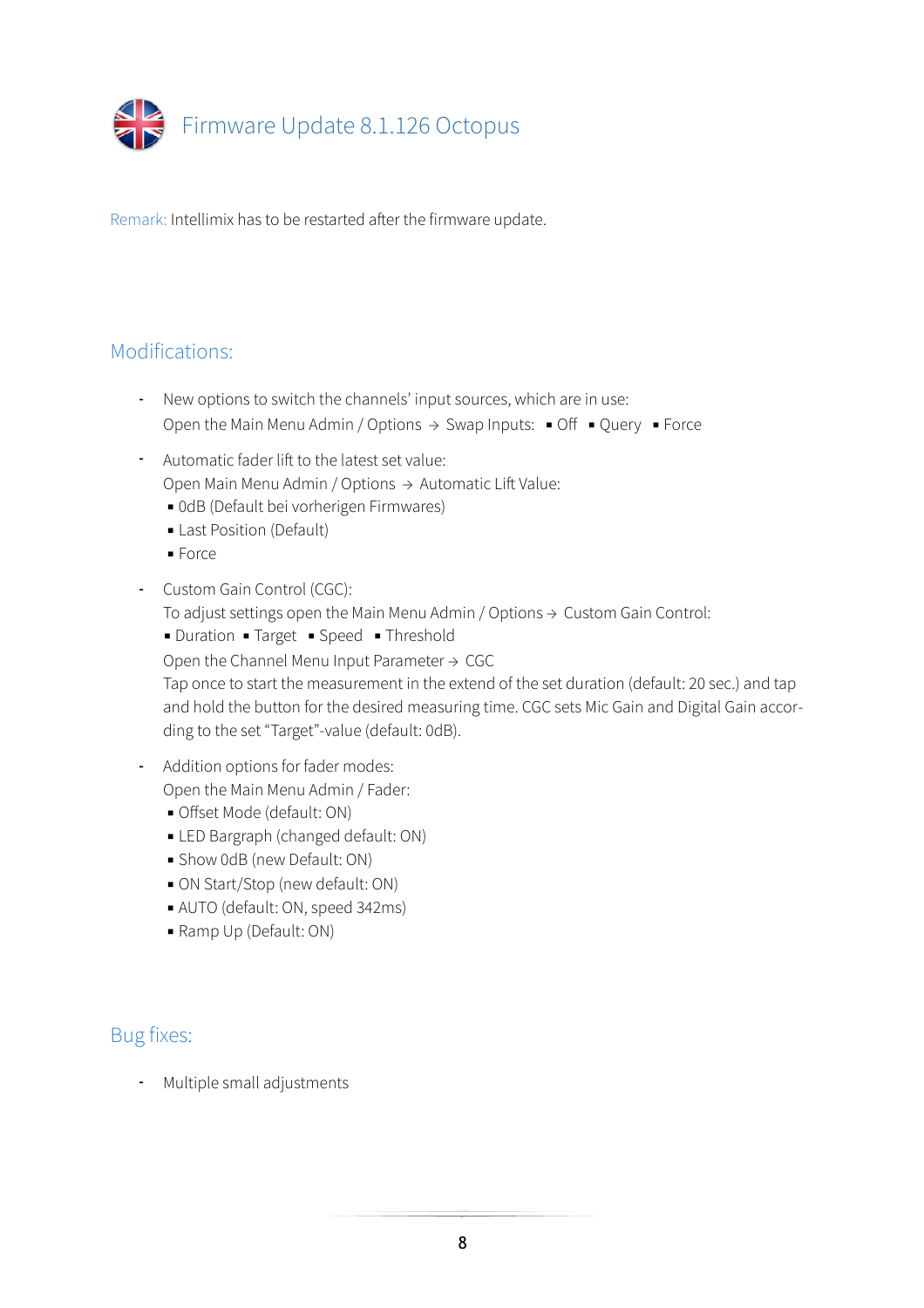

## Änderungen:

- Neue Optionen zum Wechseln der Input Quellen der Kanäle, die in Gebrauch sind: Öffne das Main Menu Admin / Options  $\rightarrow$  Swap Inputs: ■ Off ■ Query ■ Force
- Automatische Fader Bewegung zum zuletzt gesetzten Wert: Öffne das Main Menu Admin / Options  $\rightarrow$  Automatic Lift Value:
	- 0dB (Default bei vorherigen Firmwares)
	- **E** Letzte Position (Default)
	- Force
- Custom Gain Control (CGC):

Öffne für Einstellungen das Main Menu Admin / Options → Custom Gain Control:

■ Duration ■ Target ■ Speed ■ Threshold

Öffne das Channel Benz Input Parameter → CGC

Tappe einmal, um die Messung im Umfang der eingestellten Dauer (Default: 20 Sek.) zu starten und drücke und halte den Button für die Dauer des gewünschten Messzeitraums. Die CGC setzt Mic Gain und Digital Gain entsprechend des gesetzten "Target"-Werts (Default: 0dB).

- Zusätzliche Optionen für das Faderverhalten:

Öffne das Main Menu Admin / Fader:

- Offset Mode (Default: AN)
- LED Bargraph (geänderter Default: AN)
- **Show 0dB (neuer Default: AN)**
- ON Start/Stopp (neuer Default: AN)
- AUTO (Default: AN, Speed 342ms)
- Ramp Up (Default: AN)

#### Bug Fixes:

- Viele kleine Optimierungen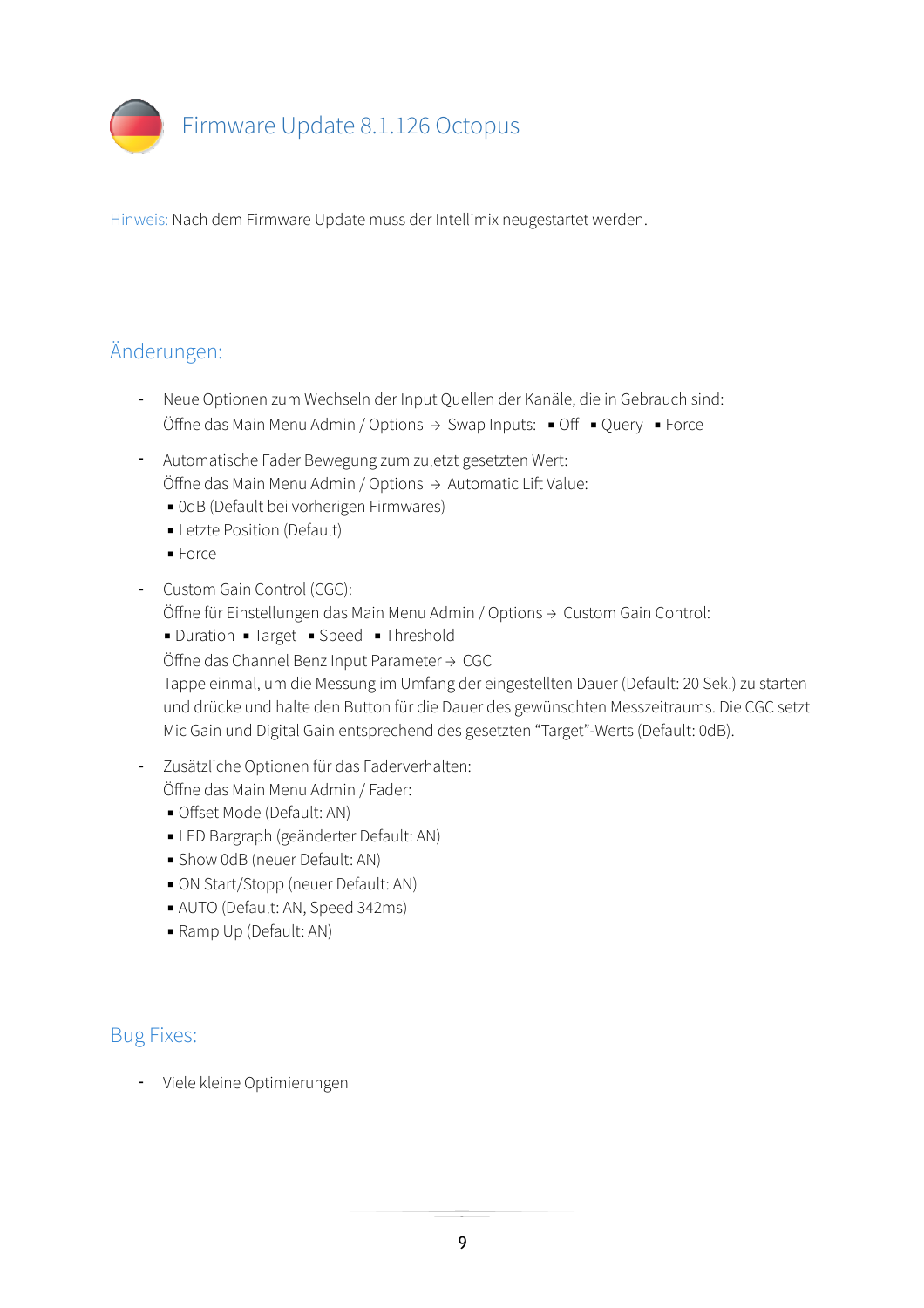

## Bug fixes:

- Display flashes sporadically
- Multiple small adjustments



Hinweis: Nach dem Firmware Update muss der Intellimix neugestartet werden.

#### Bug Fixes:

- Display blitzt sporadisch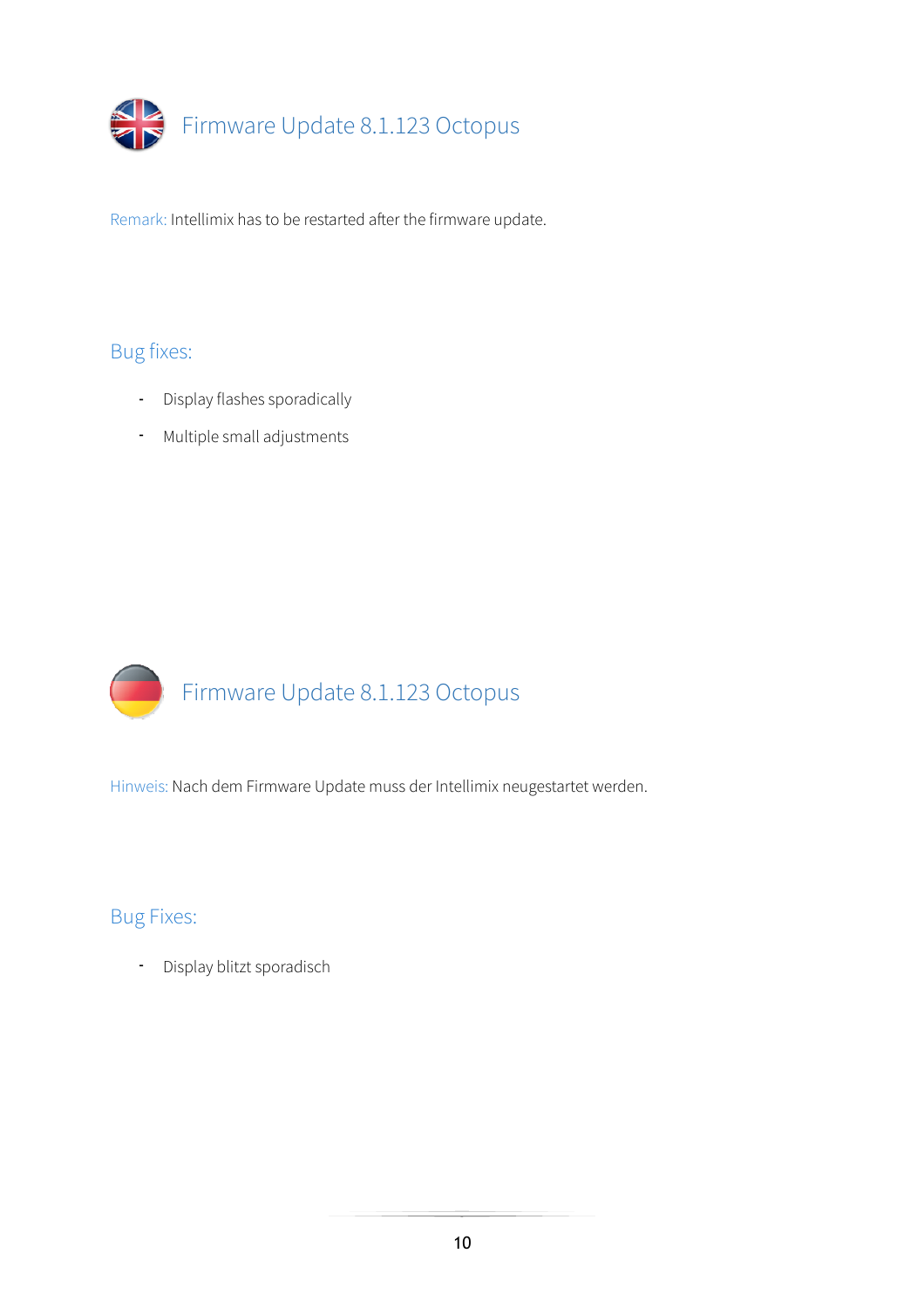

#### Modifications:

- Main level display (master) follows the selected audio monitoring point / PFL
- Vowel mutations (e.g. German umlauts) supported in labels, names and files
- Administrator Menu / Submenu "User Management" can be left via tapping the menu name
- Two-line indications within FabFour are shortened

- Updated operating system solves the problem of jitter in the display
- Optimized G-Touch® Fader calibration
- Double assign sources sporadically
- Multiple small adjustments

<sup>\*</sup> When Wizard Sofware Version 8.1.24 or higher is installed (Download: [www.yellowtec.com/intellimix/downloads\)](http://www.yellowtec.com/intellimix/downloads)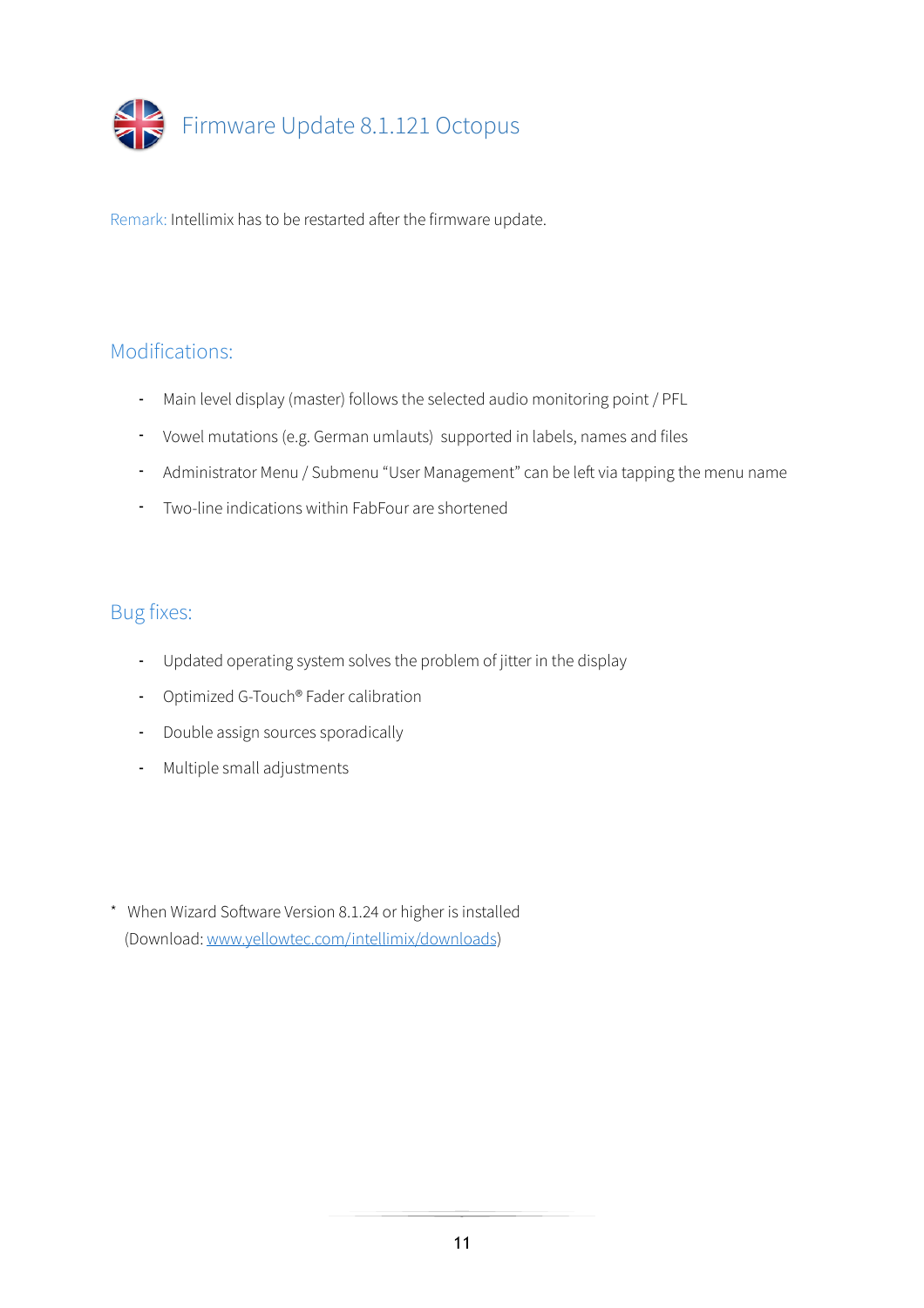

# Änderungen:

- Hauptpegel-Anzeige (Master) folgt jetzt dem gewählten Abhörpunkt / PFL
- Umlaute in Beschrifung / Namen / Dateien werden unterstützt
- Administrator Menü / Untermenü "User Management" kann über einen tap auf den Menünamen verlassen werden
- Zweizeilige Beschrifungen bei FabFour gekürzt

- Aktualisiertes CU-Betriebssystem behebt Display-Zitterproblem
- G-Touch® Fader Kalibrierung verbessert
- Quellen können sporadisch doppelt belegt werden
- Viele kleine Optimierungen
- \* Ab Konfiguration mit Wizard Sofware Version 8.1.24 (Download: [www.yellowtec.de/intellimix/downloads](http://www.yellowtec.de/intellimix/downloads))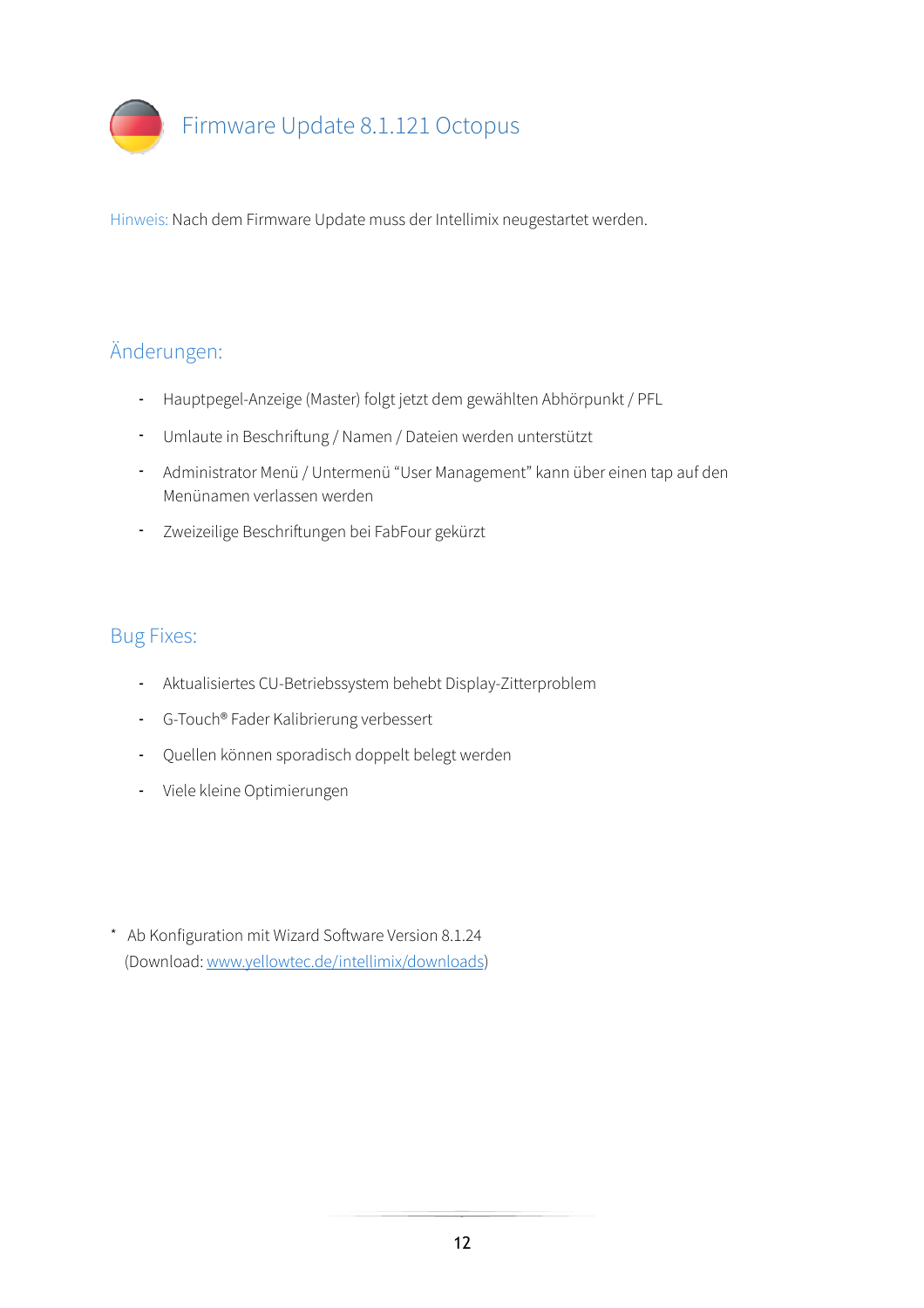

## Modifications:

- G-Touch© Fader Update

- Renaming sources fills monitor / record list with duplicates
- Admin Menu shows locked functions
- Optimized b-line control UI assignment
- Multiple small blemishes
- \* When Wizard Sofware Version 8.1.24 or higher is installed (Download: [www.yellowtec.com/intellimix/downloads\)](http://www.yellowtec.com/intellimix/downloads)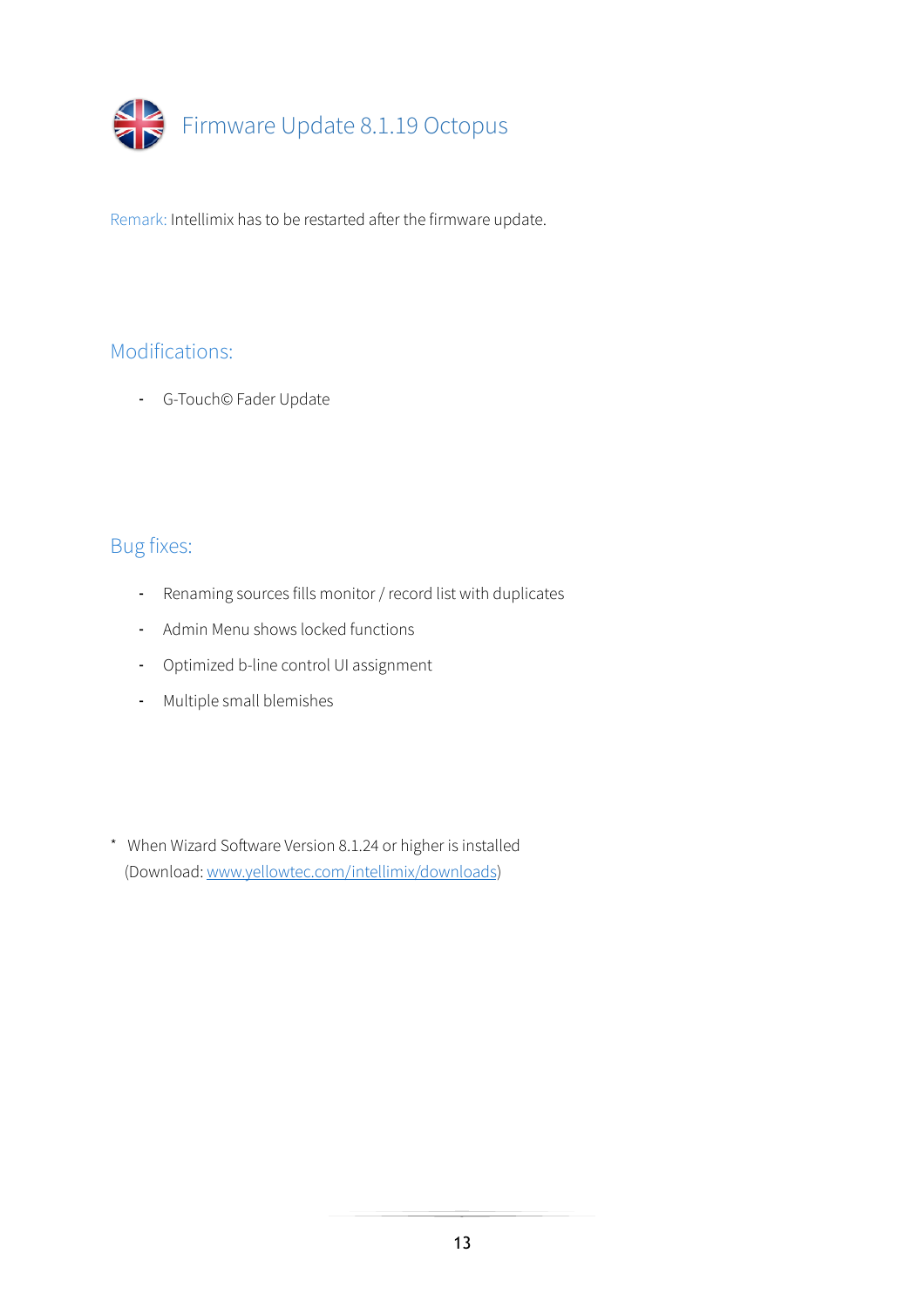

# Änderungen:

- Update der G-Touch© Fader

- Umbenennung von Quellen füllt die Monitor- / Record-Liste mit Dubletten
- Admin Menü zeigt gesperrte Funktionen
- b-line Control UI Zuweisung verbessert
- Viele kleine Optimierungen
- \* Ab Konfiguration mit Wizard Sofware Version 8.1.24 (Download: [www.yellowtec.de/intellimix/downloads](http://www.yellowtec.de/intellimix/downloads))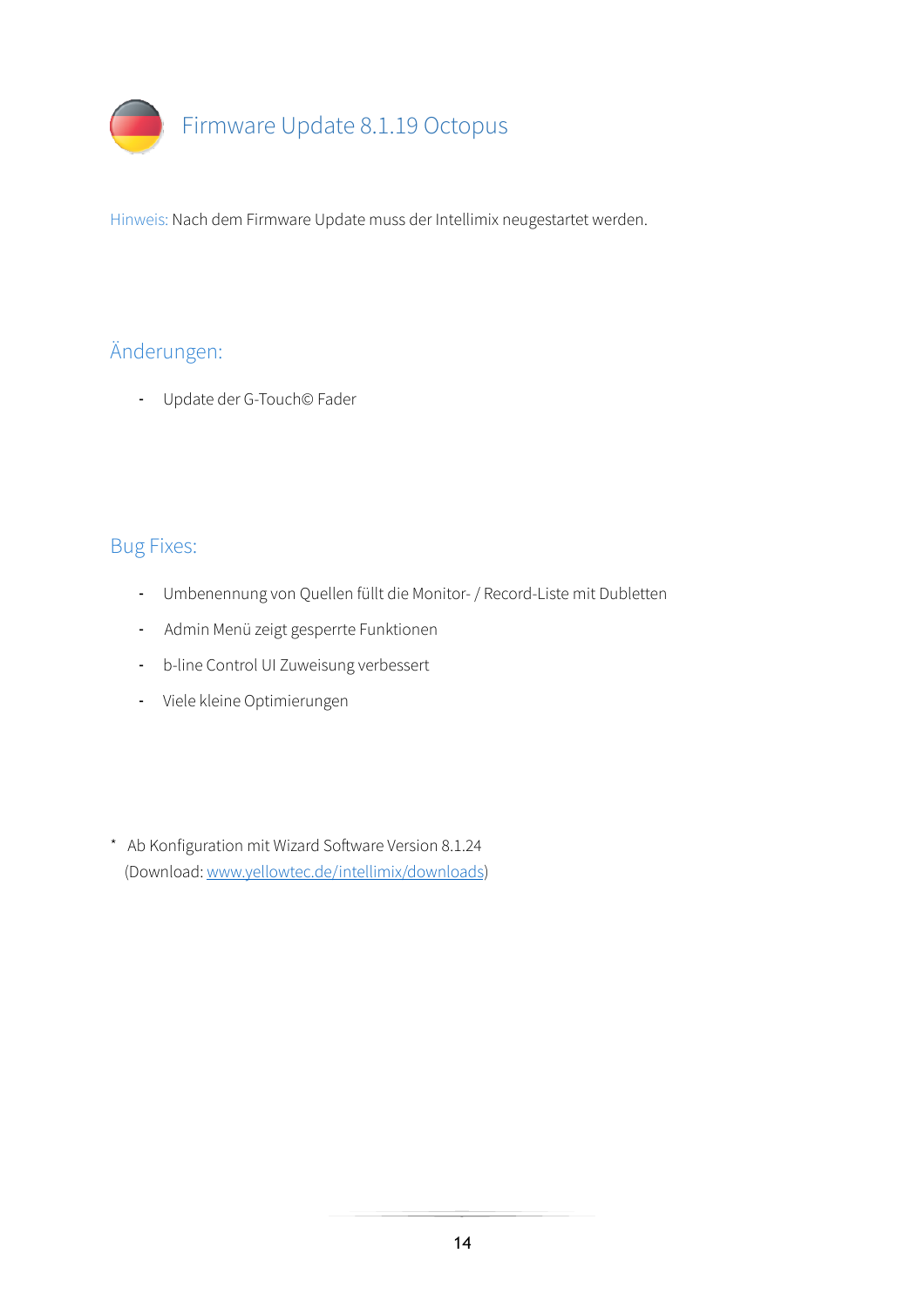

- Redesign of the G-Touch© Fader calibration
- Multiple small blemishes
- \* When Wizard Sofware Version 8.1.24 or higher is installed (Download: [www.yellowtec.com/intellimix/downloads\)](http://www.yellowtec.com/intellimix/downloads)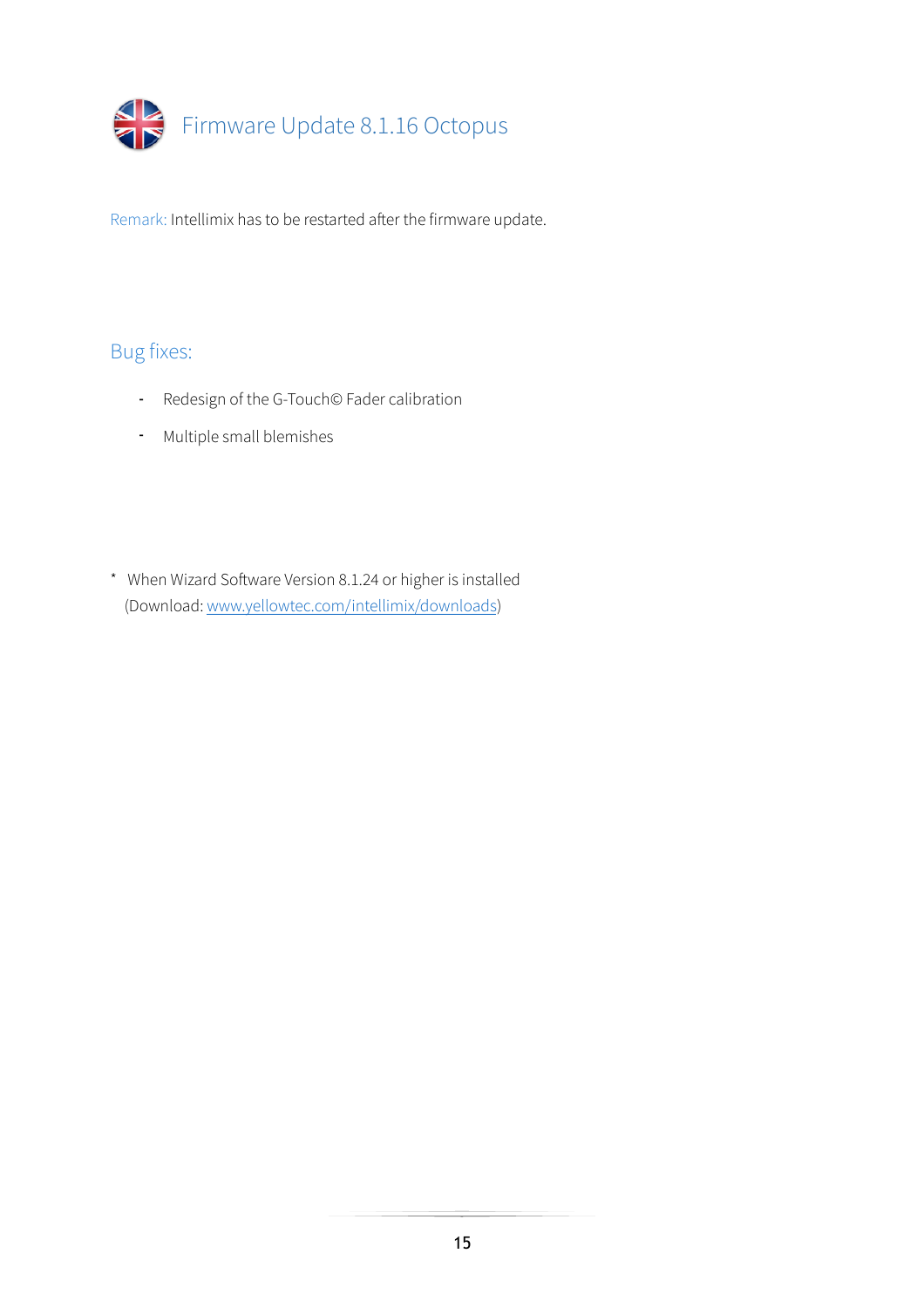

- Kalibrierung der G-Touch© Fader überarbeitet
- Viele kleine Optimierungen
- \* Ab Konfiguration mit Wizard Sofware Version 8.1.24 (Download: [www.yellowtec.de/intellimix/downloads](http://www.yellowtec.de/intellimix/downloads))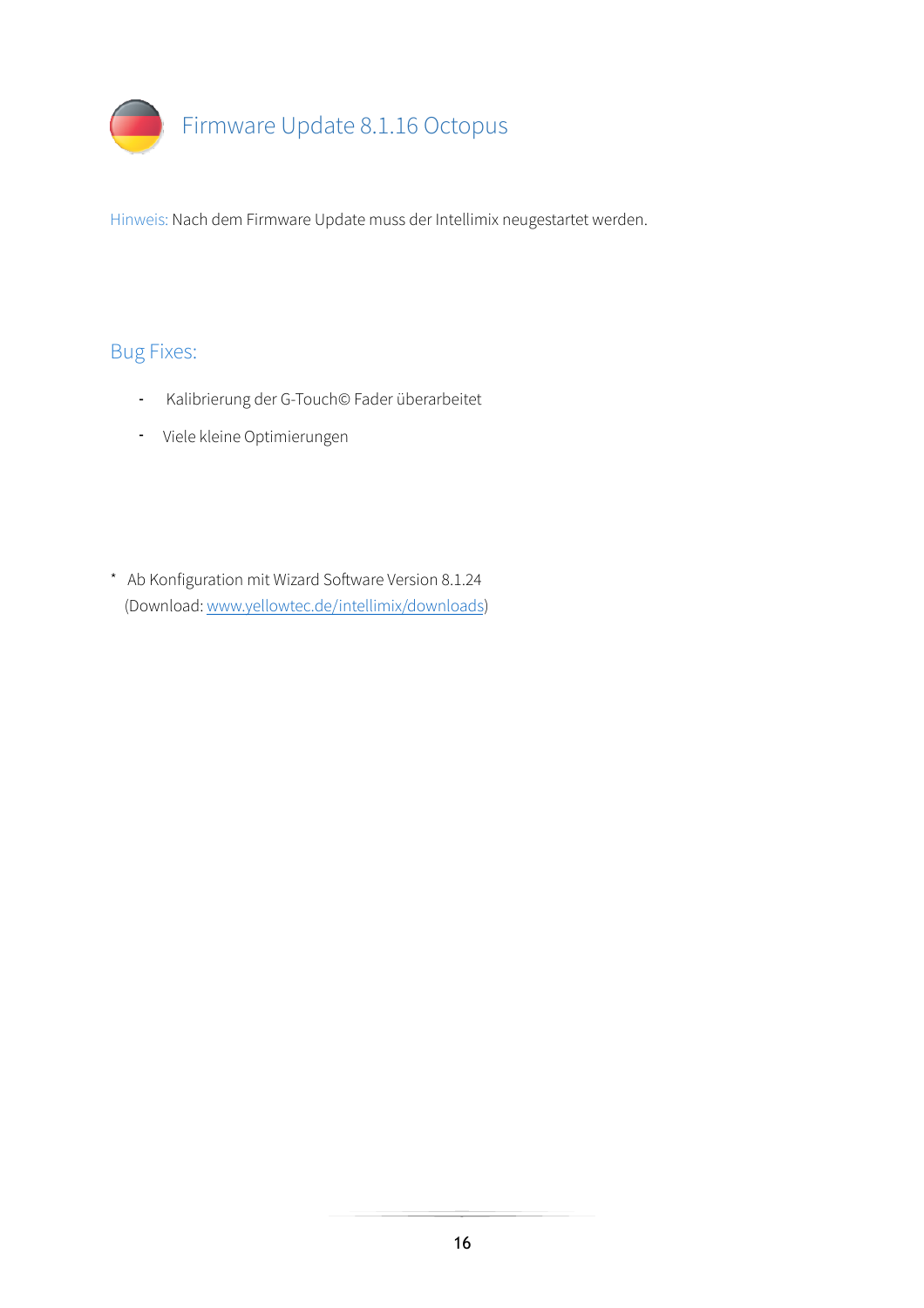

#### Modifications:

- 4- / 8-channel operation
- Simplified user login
- Backup / Restore / Factory Default backup and restore options
- Administrator option: Channel snapshot loads FabFour assignment
- Administrator option: AutoSave activation option
- Administrator has access to all user snapshots and is able to set write-protection for any desired snapshot

#### Bug fixes:

- Snapshots are partly not saved on SD card correctly
- Failure within the display of auction restrictions
- A fader source (e.g. MIC) which is open while turning off Intellimix is not muted on the loudspeakers when the Intellimix is started again
- Multiple small blemishes

\* When Wizard Sofware Version 8.1.24 or higher is installed (Download: [www.yellowtec.com/intellimix/downloads\)](http://www.yellowtec.com/intellimix/downloads)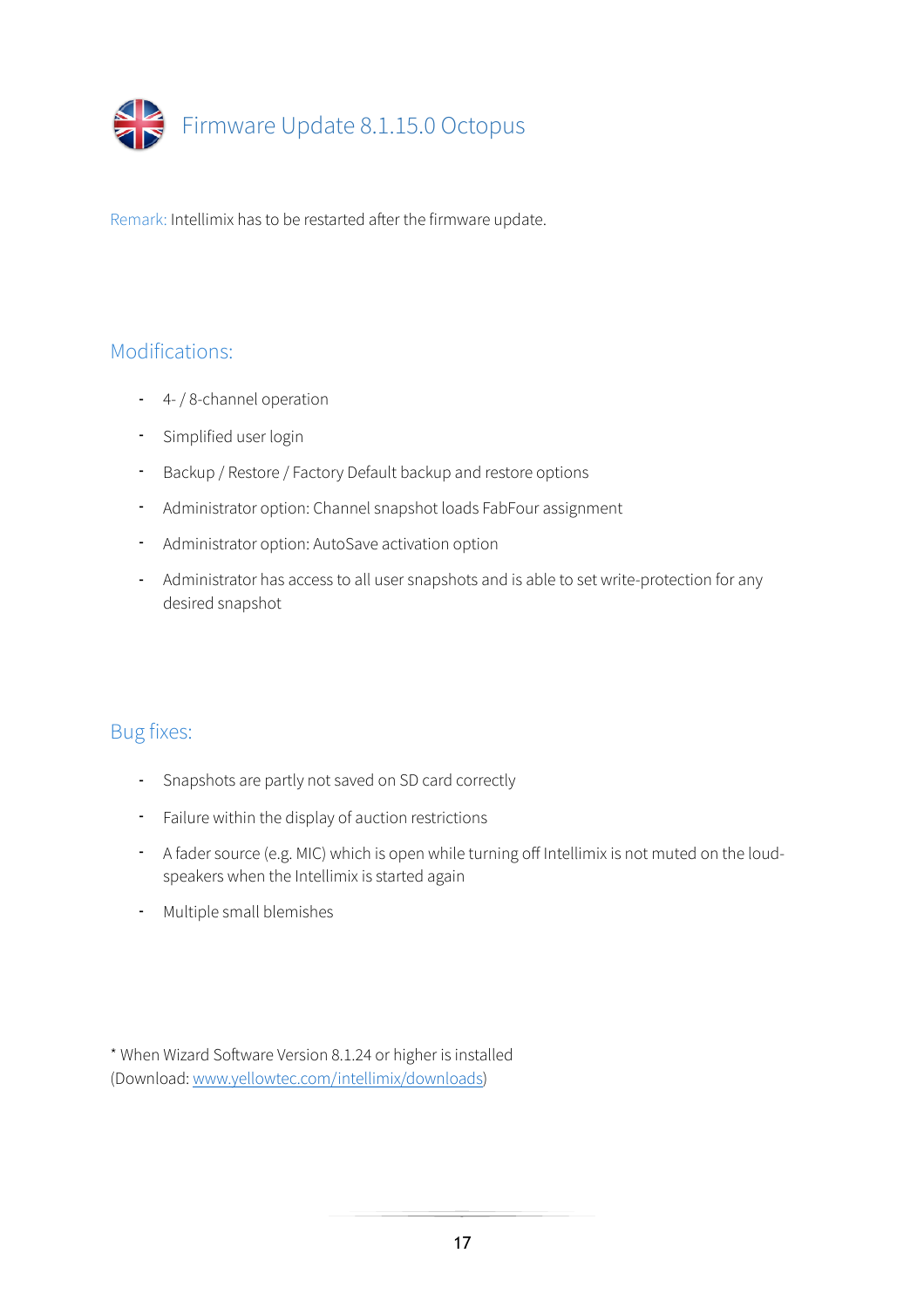

## Änderungen:

- 4- / 8-Kanal Betrieb
- Vereinfachte Benutzeranmeldung
- Backup / Restore / Factory Default Sicherungs- und Wiederherstellungsmöglichkeiten
- Administrator Option: Channel Snapshot lädt FabFour Belegung
- Administrator Option: AutoSave Aktivierung wählbar
- Administrator hat Zugriff auf alle User Snapshots und dann den Schreibschutz für beliebige Snapshots setzen

- Snapshots werden teilweise nicht korrekt auf SD-Karte gespeichert
- Fehler bei der korrekten Darstellung der Funktionseinschränkungen (Restrictions)
- Eine beim Ausschalten des Intellimix offene Fader-Quelle (z.B. MIC) wird beim Einschalten auf den Lautsprecher nicht stumm geschaltet
- Viele kleine Optimierungen
- \* Ab Konfiguration mit Wizard Sofware Version 8.1.24 (Download: [www.yellowtec.de/intellimix/downloads](http://www.yellowtec.de/intellimix/downloads))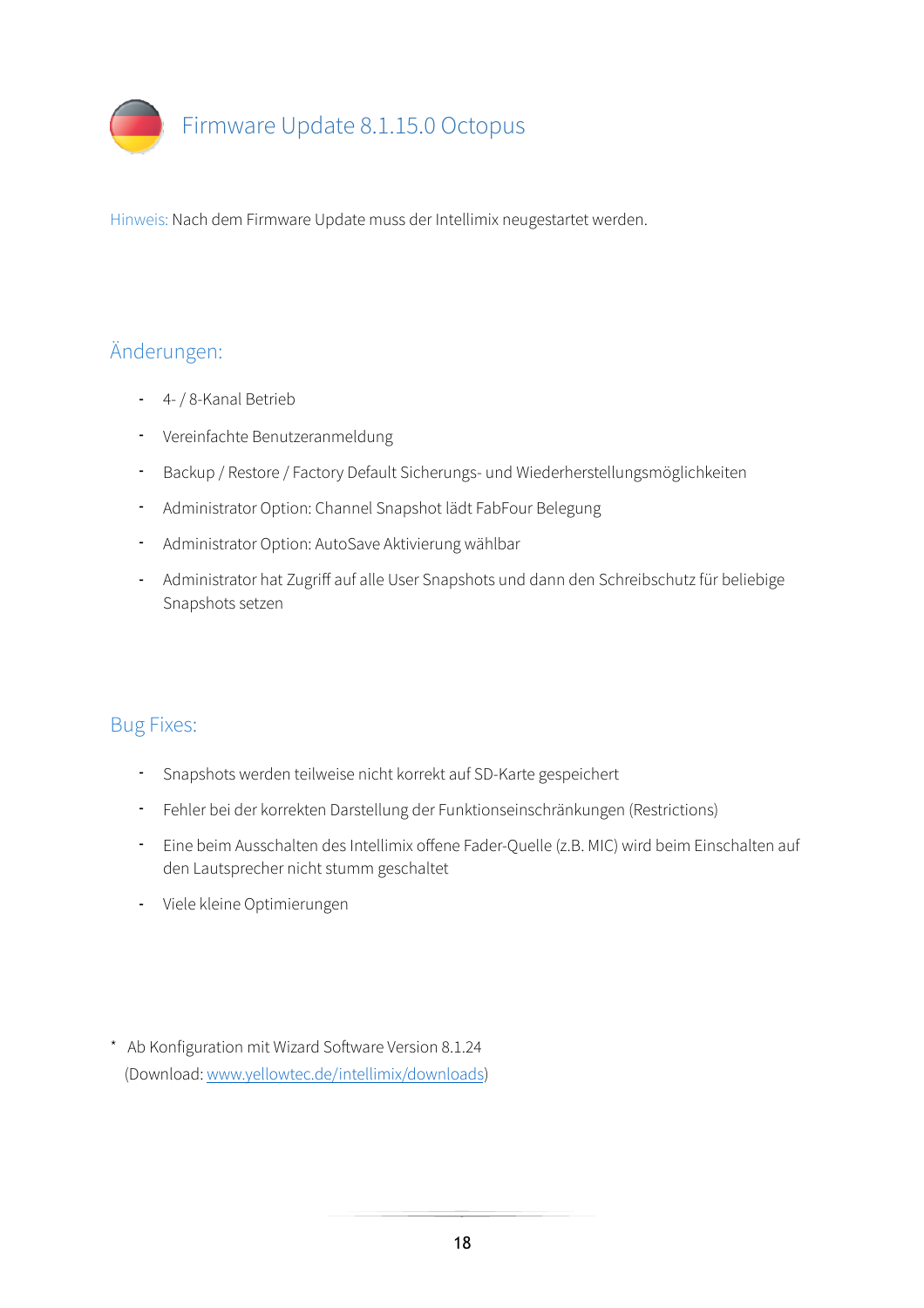

#### Modifications:

- Addition of Yellowtec b-line control allowing for taking control over up to two telephone hybrids with the Intellimix Control Unit
- Talkback level adjustable in PGM-, AUX- and CF-busses\*
- Addition of dynamic functions\*: NoiseGate, DeEsser, Expander
- Adjusted CUE button to time toggle (short press: latching; long press: non-latching)
- AUX busses are renamed in monitoring section whenever AUX names are changed within the menu

#### Bug fixes:

- No connection to Base Not, if MIC1 is not configured
- All level indicators got the same ballistics\*
- Smoother fader haptic
- Multiple small blemishes

\* When Wizard Sofware Version 8.1.24 or higher is installed (Download: [www.yellowtec.com/intellimix/downloads\)](http://www.yellowtec.com/intellimix/downloads)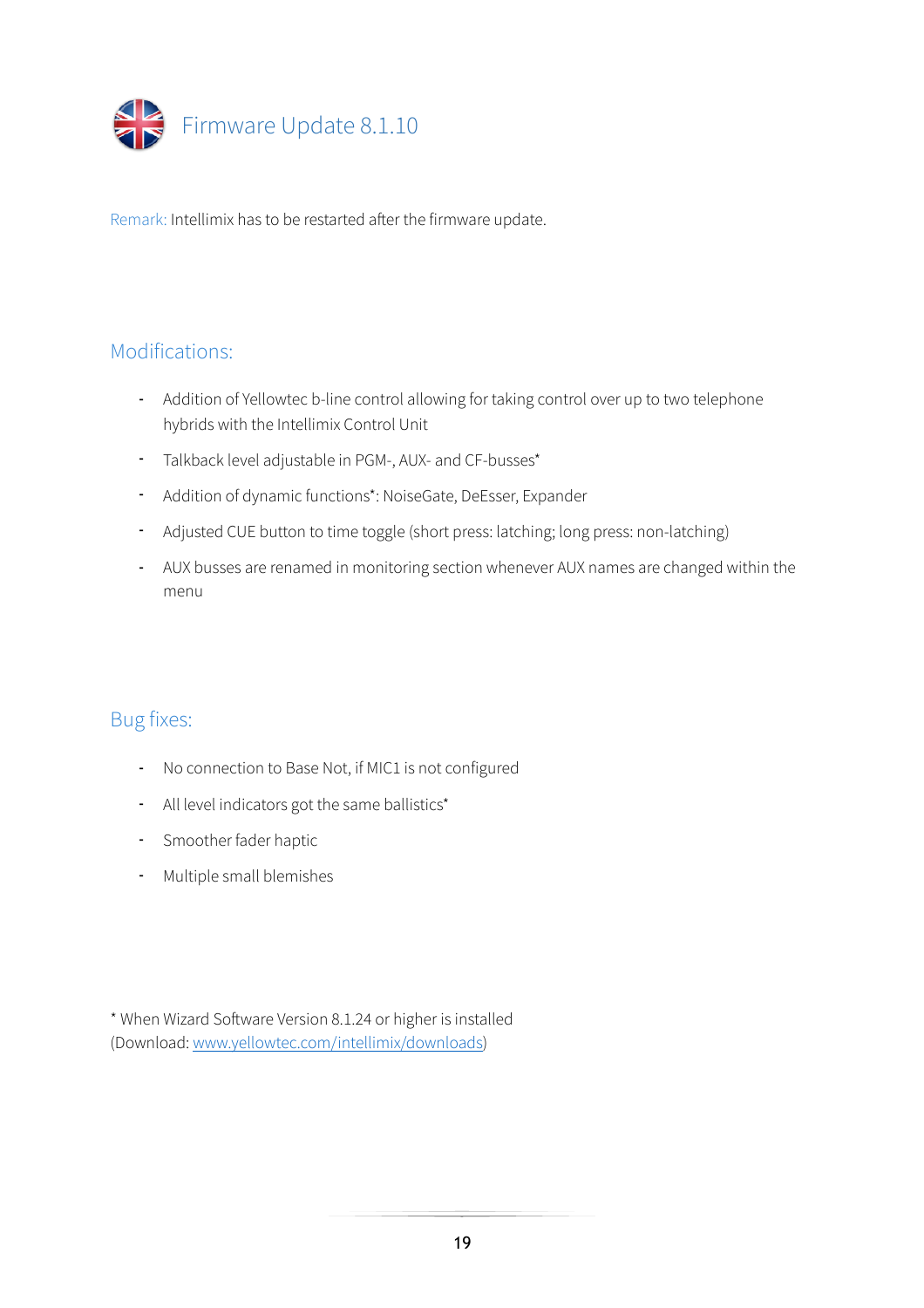

## Änderungen:

- Yellowtec b-line Control hinzugefügt. Ermöglicht die Steuerung von bis zu zwei Telefonhybriden mit der Intellimix Control Unit.
- Talkback Level in PGM-, AUX- and CF-Bussen rgeelbar\*
- Dynamik Funktionen hinzugefügt\*: NoiseGate, DeEsser, Expander
- CUE-Taste im Time Toggle umgestellt (kurzes Bestätigen: rastend; langes Bestätigen: tastend)
- Umbenennen von AUX-Bussen im Monitoring benennt auch die AUX-Bezeichnung im Menü um

- Keine Verbindung zur Base Unit, wenn MIC1 nicht konfiguriert wurde
- Alle Level-Indikatoren haben die gleiche Ballistik erhalten\*
- Geschmeidigere Fader-Haptik
- Viele kleine Schönheitsfehler
- \* Ab Konfiguration mit Wizard Sofware Version 8.1.24 (Download: [www.yellowtec.de/intellimix/downloads](http://www.yellowtec.de/intellimix/downloads))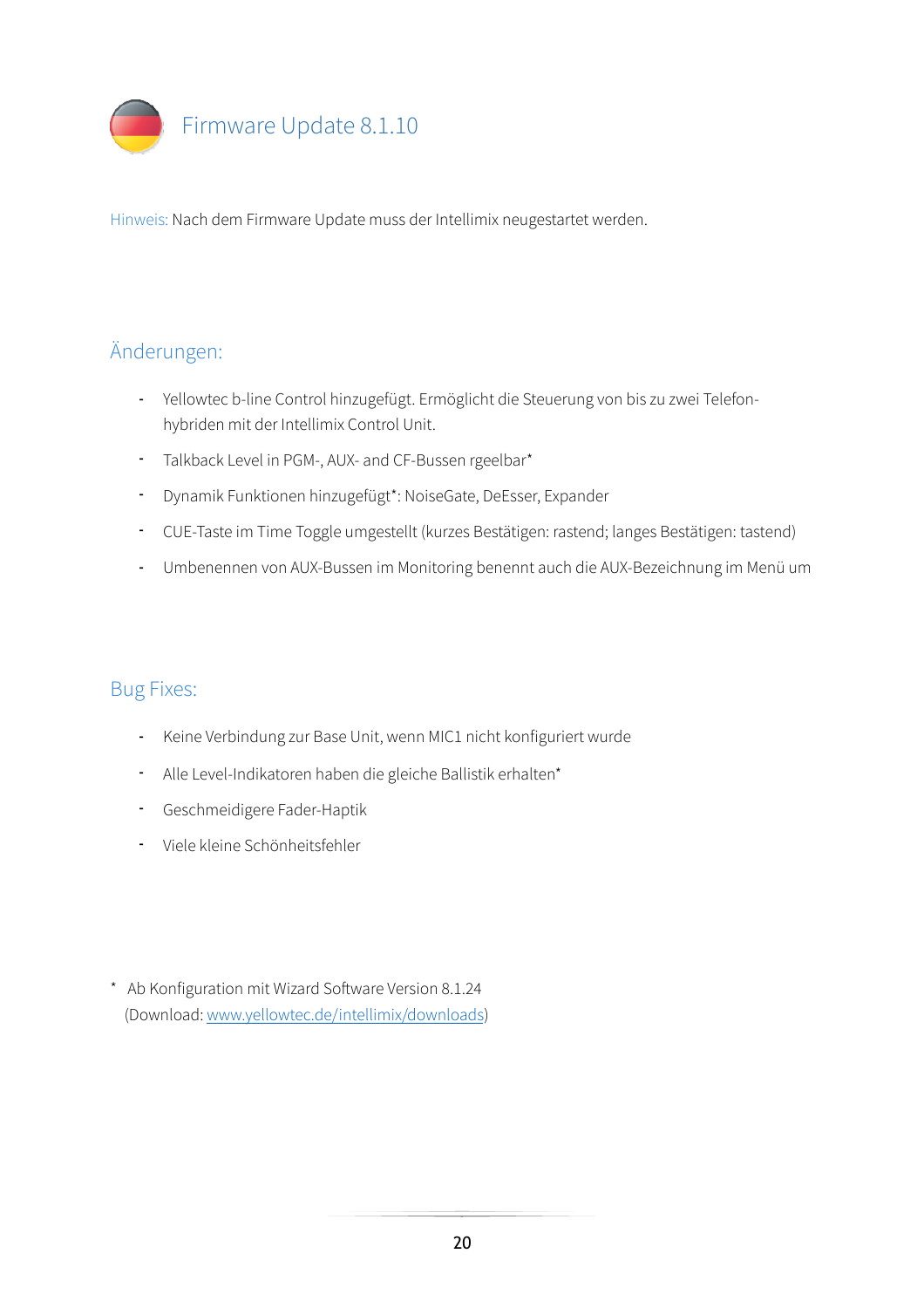

## Modifications:

- Improved haptic of rotary control and display
- Extension of display's color space
- Multiple small adjustments and visual enhancements

- Wrong values for PAN/BAL right
- User restrictions in the submenu blocking complete menu icon
- Elimination of multiple small blemishes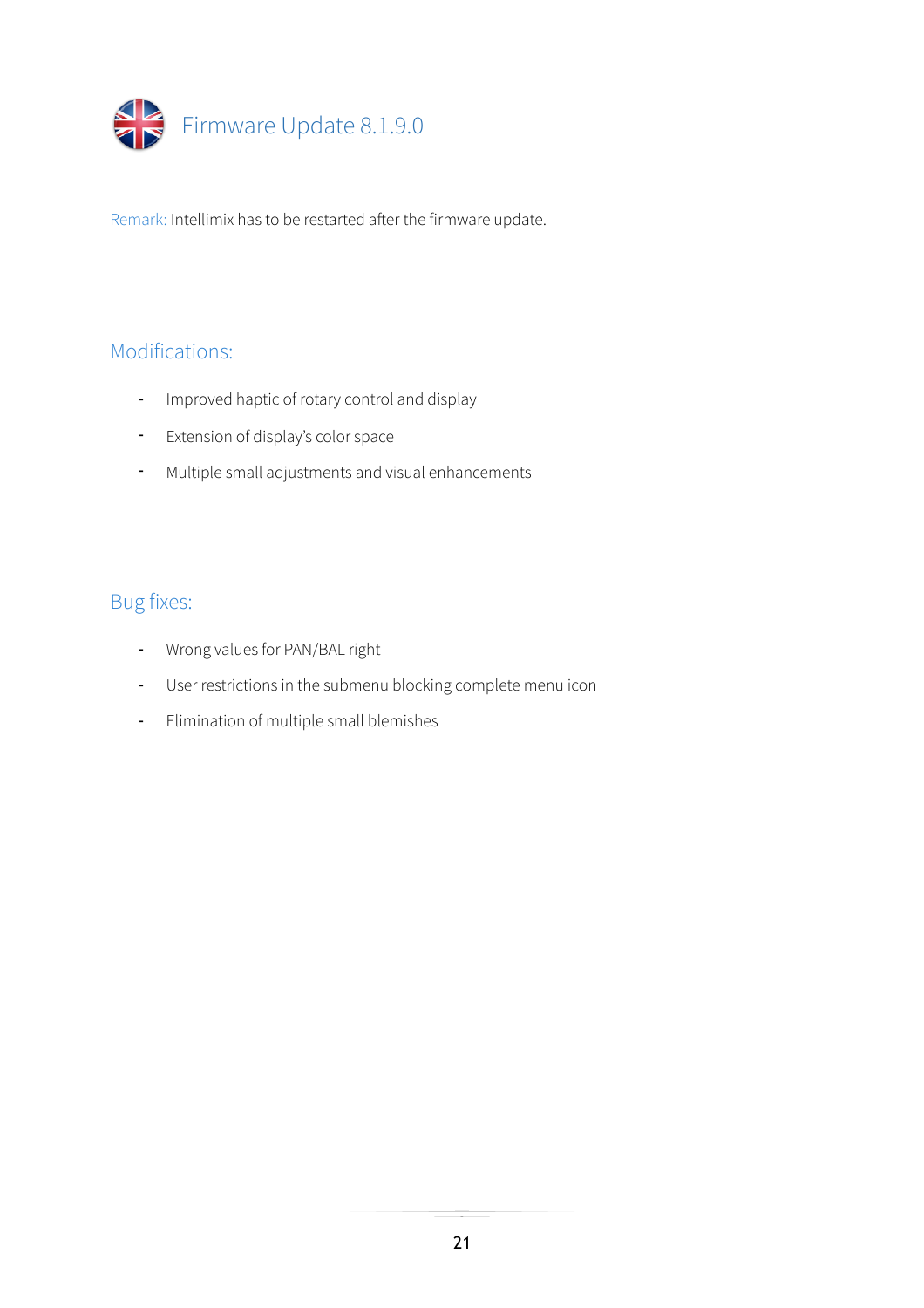

## Änderungen:

- Drehregler- / Display-Haptik verbessert
- Display-Farbraum erweitert
- Viele kleine Anpassungen und Verschönerungen

- PAN/BAL rechts falsche Werte
- Benutzer Einschränkungen im Untermenü blockieren kompletten Menüpunkt
- Viele kleine Schönheitsfehler behoben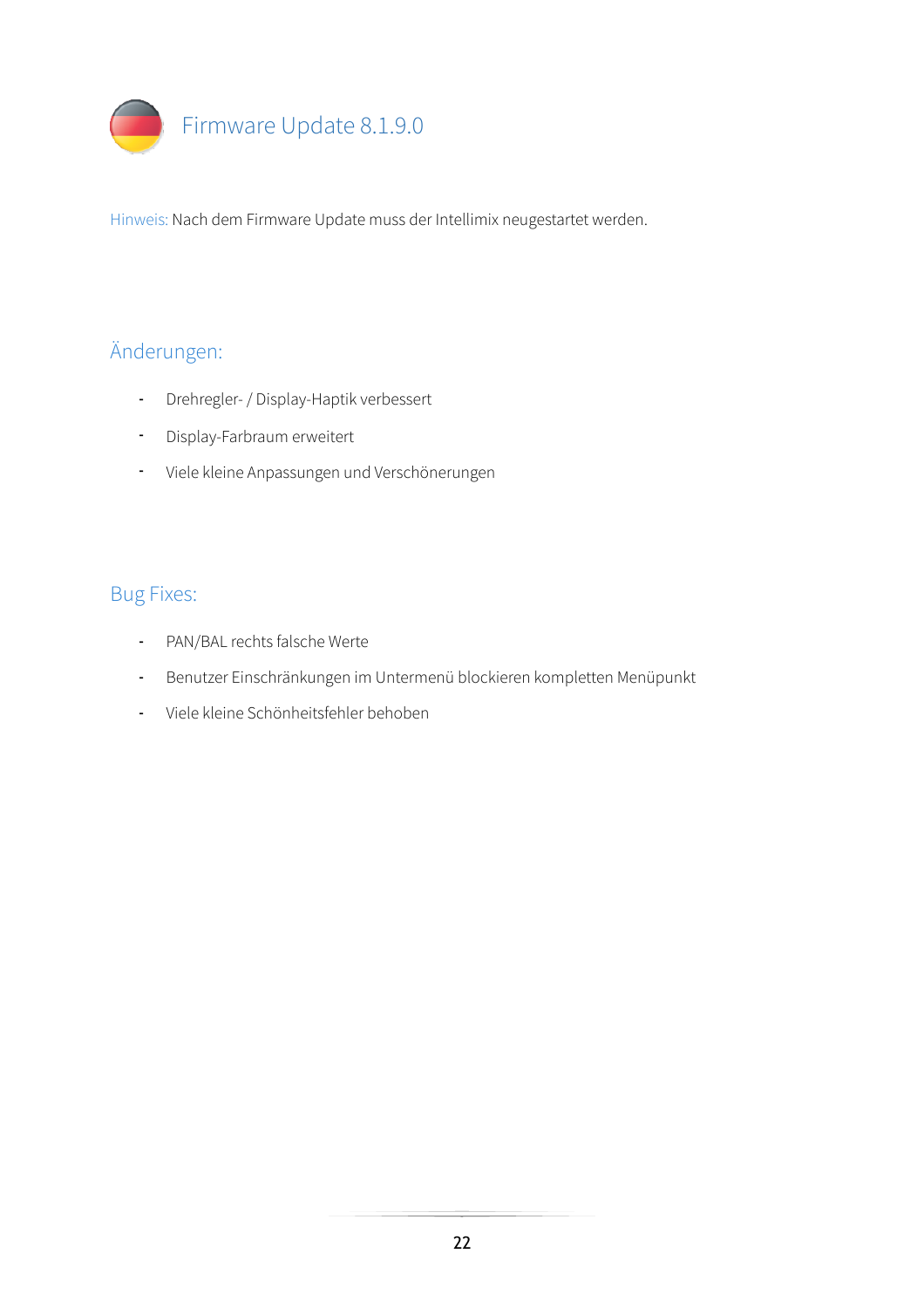

#### Modifications:

- Menu functions can now be faded out (for certain users) by the administrator
- A number of adjustments and improvements

- Snapshots are not displayed correctly
- Some small details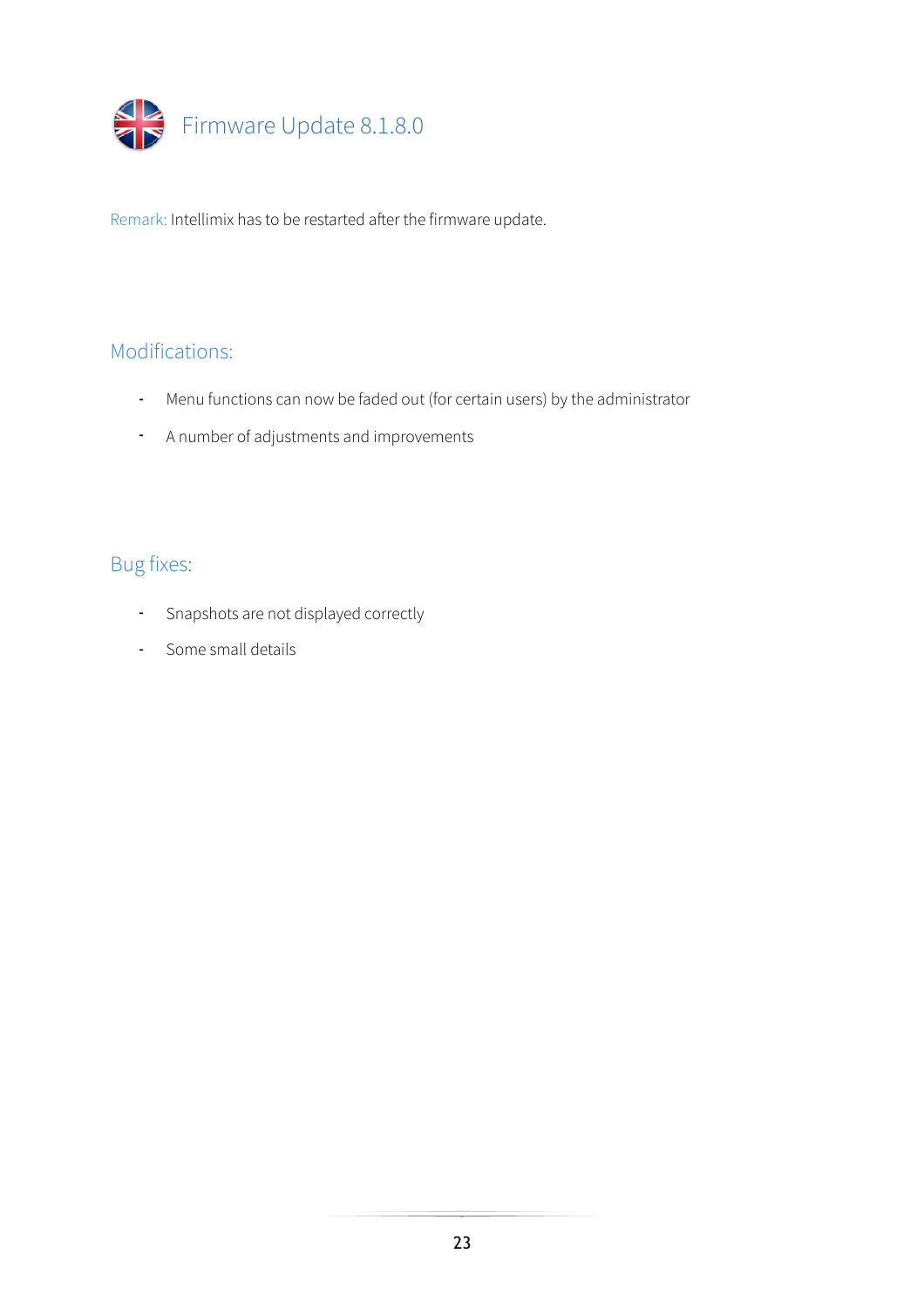

## Änderungen:

- Menü-Funktionen können vom Administrator (für bestimmte User) ausgeblendet werden
- Eine Vielzahl von Anpassungen und Verschönerungen

- Snapshots werden nicht richtig geladen
- Viele Kleinigkeiten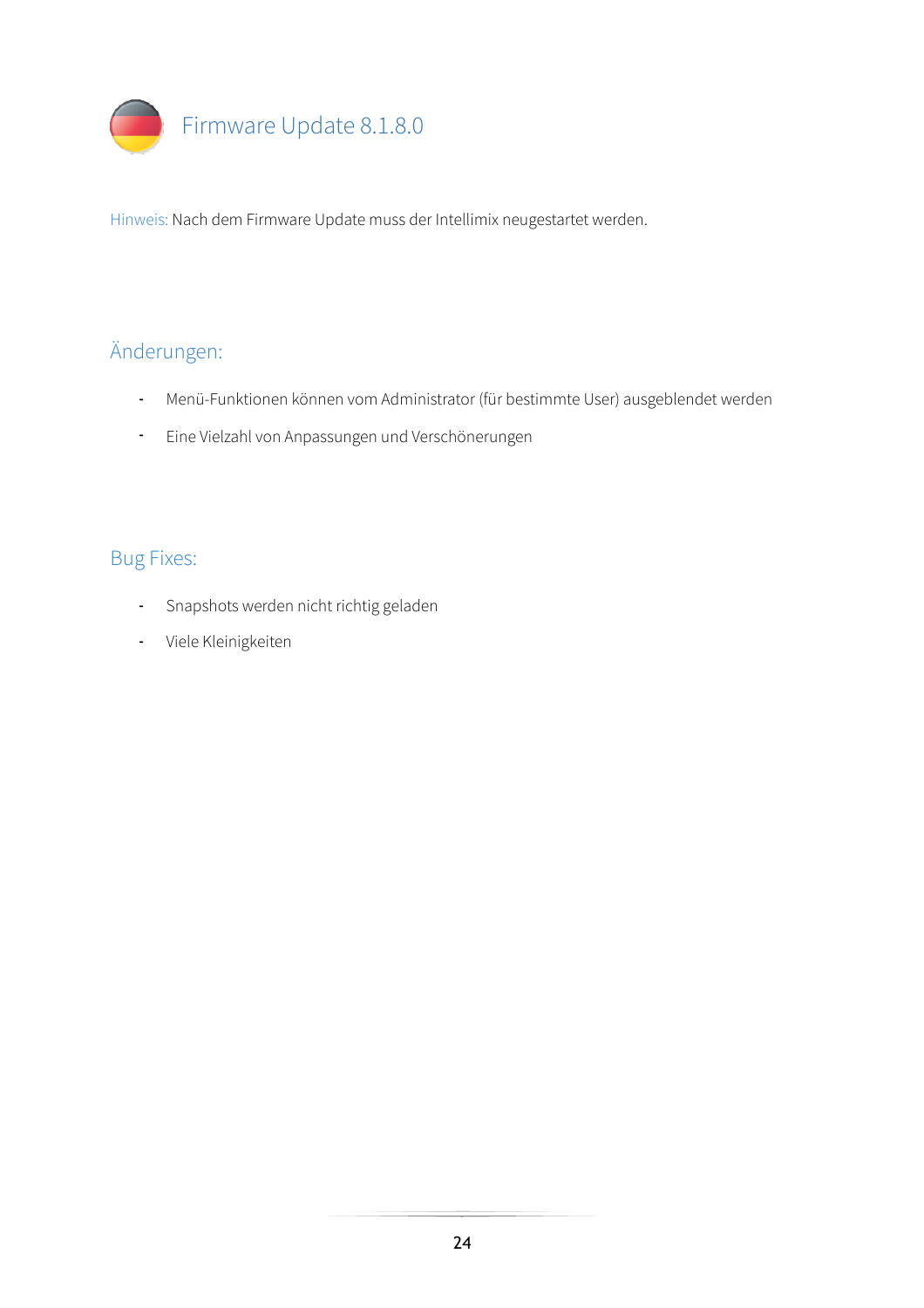

#### Modifications:

- Request "Load default" disrupts. 3 options are selectable in the admin snapshot:
	- 1. Loading default without question
	- 2. Question if default should be loaded
	- 3. According to the last session without question
- Call up input list via SWIPE-DOWN, close it with SWIPE-UP
- Access input-selection only when channel is off / closed, otherwise a note appears
- Strengthened Shift-function in combination with the rotary control fastens adjusting settings
- With the Home button all menus are set back to their beginning
- Monitoring sources can be renamed and are synchronized with input sources

- Loading / saving snapshots now also works with SD-Cards without folder structure
- Some small blemishes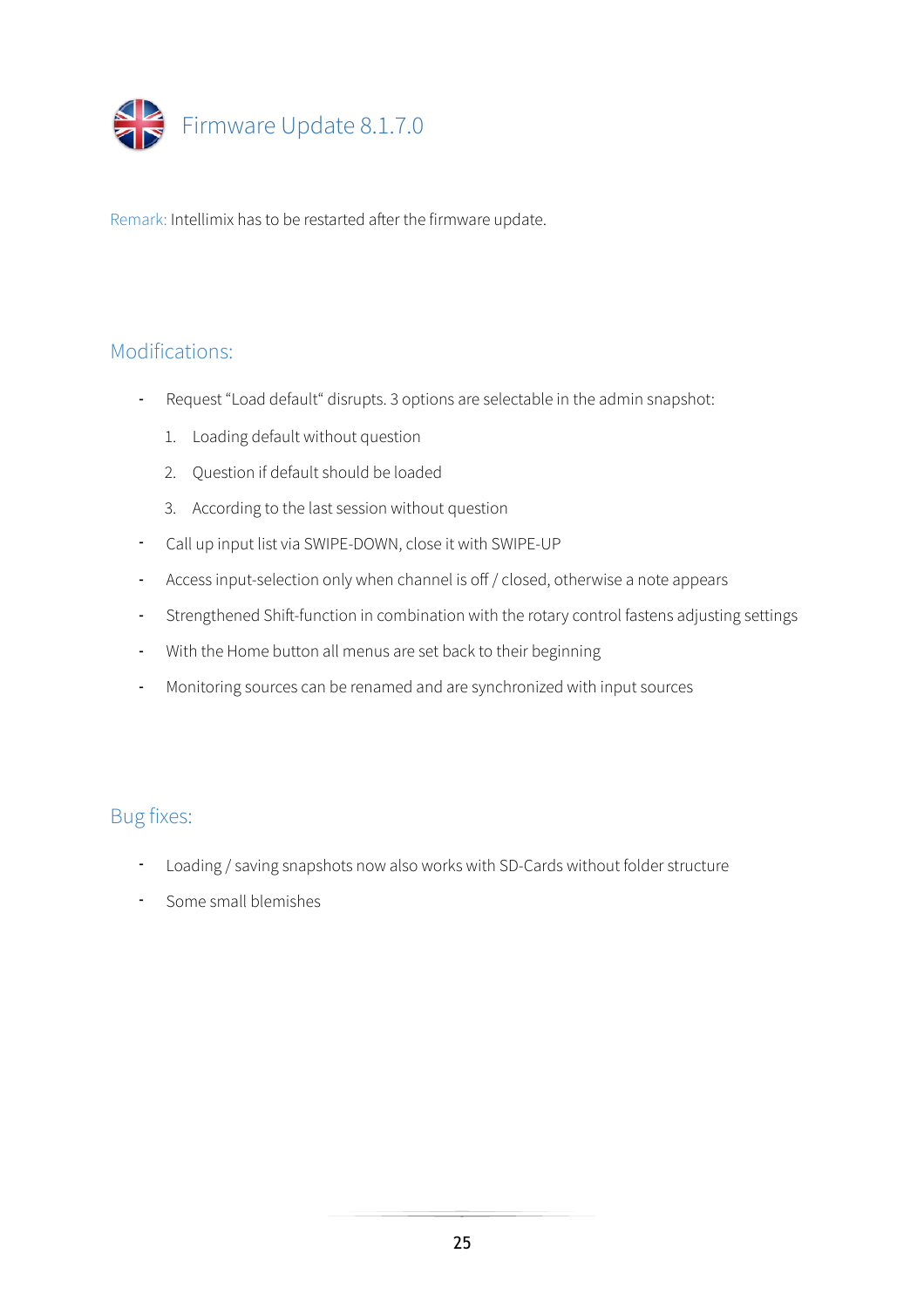

## Änderungen:

- Abfrage "Default laden" stört. Es gibt 3 Wahlmöglichkeiten im Admin Snapshot :
	- 1. Default Laden ohne Fragen
	- 2. Fragen, ob Default geladen werden soll
	- 3. Last Session laden ohne Fragen
- Input Liste per SWIPE-DOWN aufrufen, und mit SWIPE-UP beenden
- Input-Selection nur wenn der Kanal aus / zu ist, sonst erscheint ein Hinweis
- Verstärkte Shift Funktion in Verbindung mit Drehgeber für schnelleres Einstellen
- Home Button setzt Menüs auf Anfang zurück
- Monitoring Quellen können umbenannt werden und sind synchron mit den Input Quellen

- Snapshot Laden / Speichern funktioniert jetzt auch bei SD-Karten, die keine Verzeichnisstruktur haben
- Einige Kleinigkeiten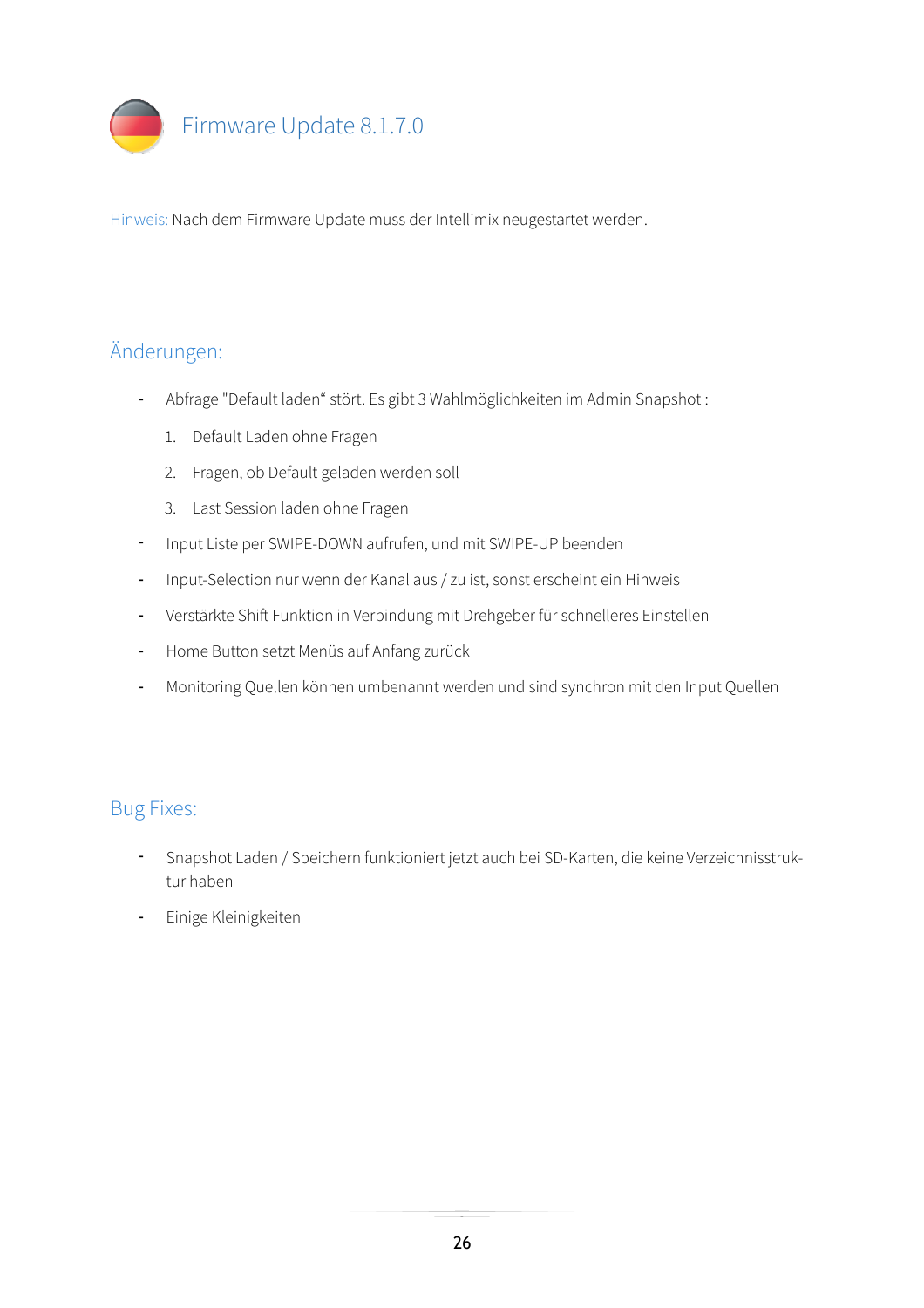

#### Modifications:

- Default Settings. Completely switch off all AUX buses
- Current fader position (dB) is shown in the display by a small indicator
- Fader position (dB) is displayed prominently in the display when changes are made
- When changing the language a restart will be indicated in the display
- The lower limit of backlight is reduced
- Analog Gain is renamed Mic Gain
- Digital Gain is renamed Input Gain
- Autosave function, 3 seconds after a parameter is changed settings are saved
- Full revision of snapshot management
- Snapshots can be saved on an FAT32 SD Card
- Administrator Default Snapshot (mixer and channel) are write-protected for conventional users
- By pressing and holding the Snapshot SAVE Button the administrator can reinstall default values

- Whenever a language change is cancelled, the display will retain the cancelled language
- User-defined source names are not reliably shown
- Some small blemishes